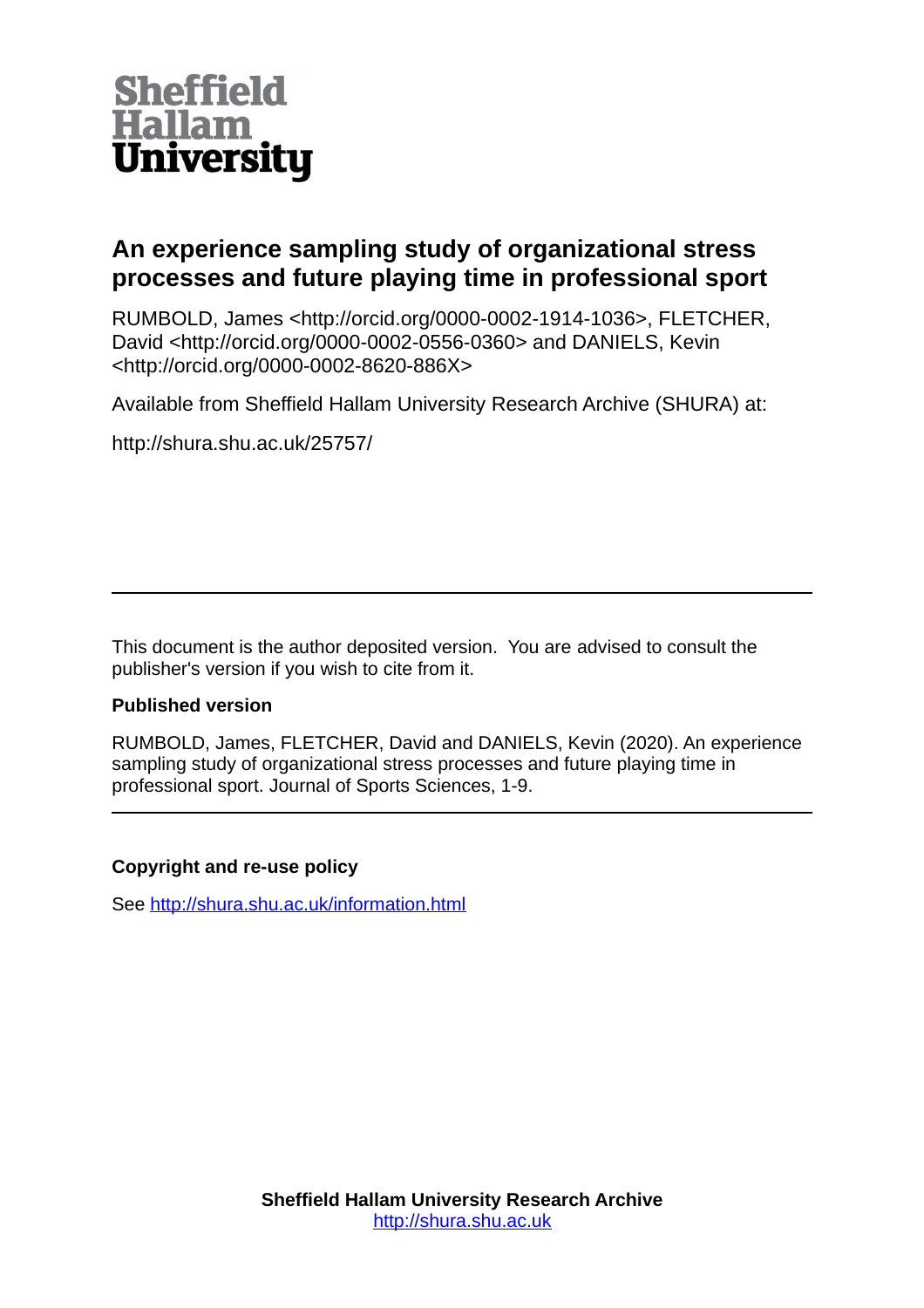| $\mathbf{1}$   | An Experience Sampling Study of Organizational Stress Processes and                              |
|----------------|--------------------------------------------------------------------------------------------------|
| $\mathfrak{2}$ | <b>Future Playing Time in Professional Sport</b>                                                 |
| 3              | James L. Rumbold <sup>1</sup> , David Fletcher <sup>2</sup> , & Kevin Daniels <sup>3</sup>       |
| $\overline{4}$ | ${}^{1}$ College of Health, Wellbeing and Life Sciences, Sheffield Hallam University, Sheffield, |
| 5              | United Kingdom. Email: J.Rumbold@shu.ac.uk. Orchid ID: 0000-0002-1914-1036                       |
| 6              | <sup>2</sup> School of Sport, Exercise and Health Sciences, Loughborough University,             |
| 7<br>8         | Loughborough, United Kingdom. Email: D.Fletcher@lboro.ac.uk. Orchid ID: 0000-<br>0002-0556-0360  |
| 9              | <sup>3</sup> Norwich Business School, University of East Anglia, Norwich, United Kingdom.        |
| 10             | Email: Kevin.Daniels@uea.ac.uk. Orchid ID: 0000-0002-8620-886X                                   |
| 11             |                                                                                                  |
| 12             | Corresponding Author: Dr James L. Rumbold, College of Health, Wellbeing and Life                 |
| 13             | Sciences, Sheffield Hallam University, Collegiate Crescent, Sheffield, S10 2BP, United           |
| 14             | Kingdom.                                                                                         |
| 15             |                                                                                                  |
| 16             |                                                                                                  |
| 17             |                                                                                                  |
| 18             |                                                                                                  |
| 19             |                                                                                                  |
| 20             |                                                                                                  |
| 21             |                                                                                                  |
| 22             | Word Count: 5863                                                                                 |
| 23             | Tables: 2                                                                                        |
| 24             | Figures: 0                                                                                       |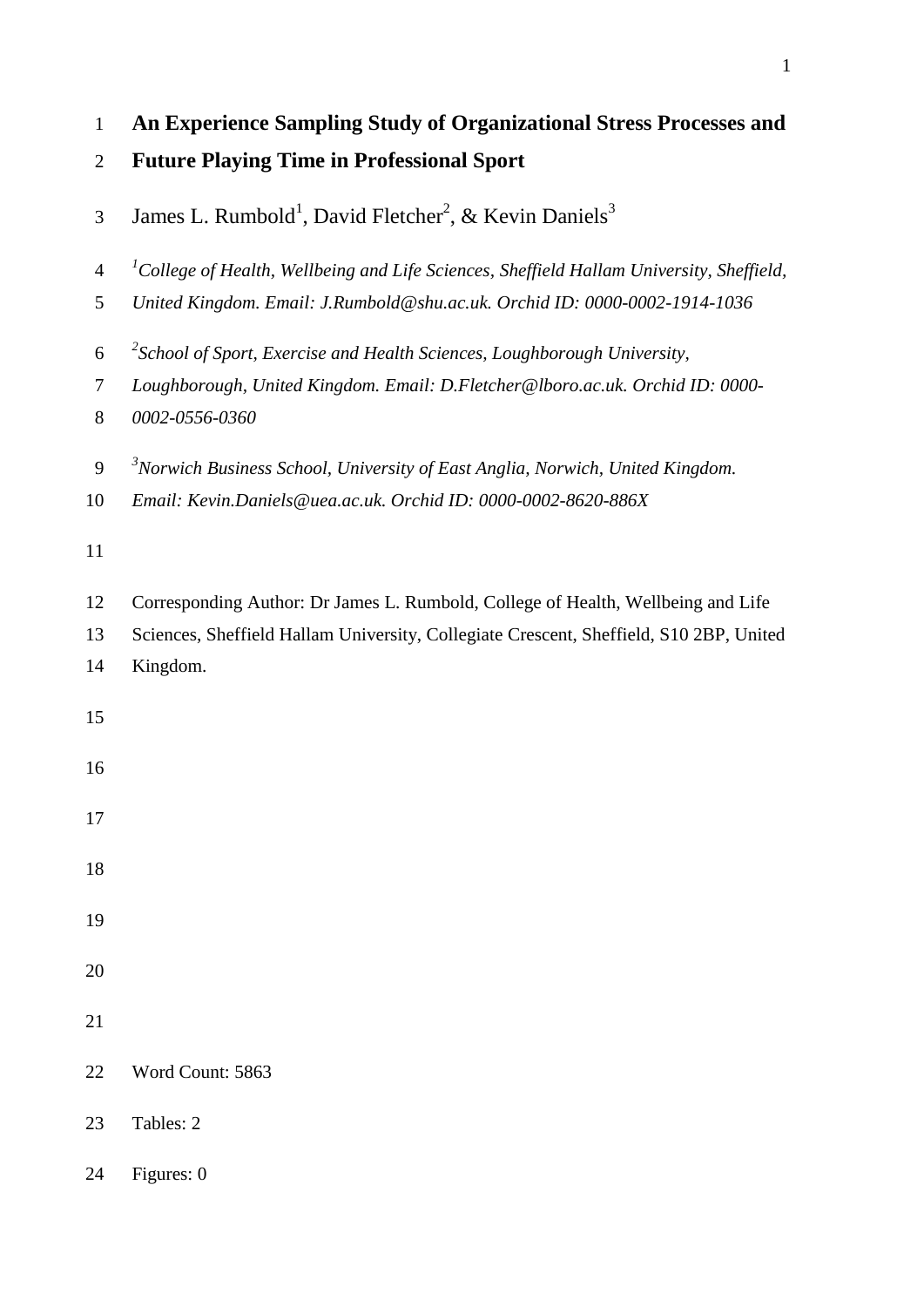# **An Experience Sampling Study of Organizational Stress Processes and Future Playing Time in Professional Sport**

 This study examined the relationships between daily cognitive appraisals of organizational events, affective responses and coping. In addition, a five-year longitudinal relationship between coping and performance outcomes at the senior professional level was assessed. Using an experience sampling method, 31 professional academy rugby union players ( $N = 39$ ,  $M_{\text{age}} = 17.23$  years,  $SD =$  0.87) completed daily diary measures of appraisals, affective responses, and coping over five weeks of training. Hierarchical linear modeling revealed that daily cognitive appraisals were related to daily affective responses and coping functions enacted by behaviours, after accounting for a series of within- (e.g., time, day, week) and between-person (e.g., personality, key decision makers) differences. Zero-inflated negative binomial regression revealed that coping related to eliciting support was associated with minutes played at the senior professional level five years later. This study extends theoretical knowledge of the within- and between-person relationships that explain organizational stress experiences. The findings suggest that some coping functions enacted by behaviours may be early indicators of future performance outcomes in professional sport.

 Keywords: Appraisals; coping; diary methods; multilevel; performance; personality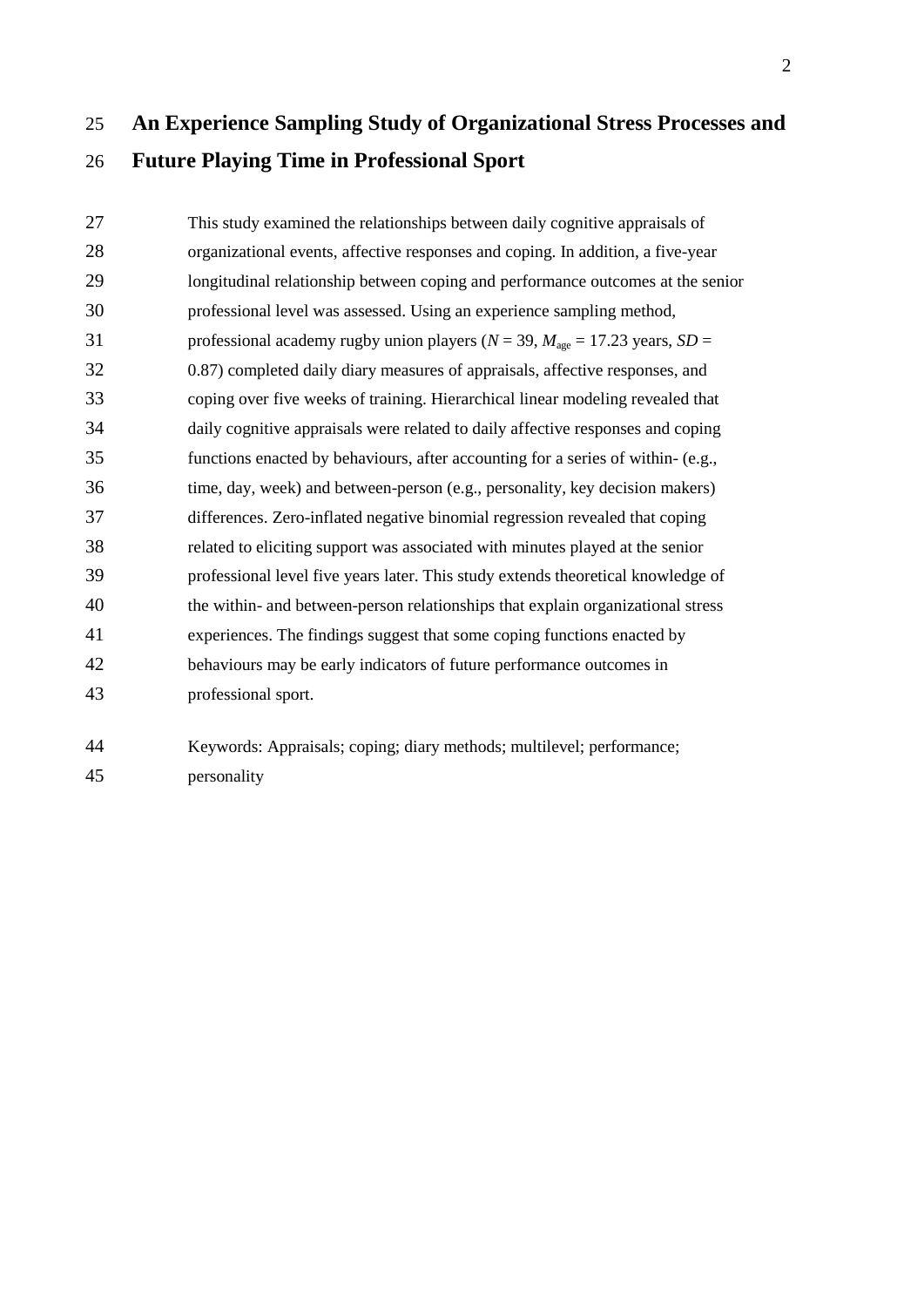#### **Introduction**

 Organizational stress is a dynamic and adaptational process. This is characterised by a transaction between an individual and the environmental demands associated with the organization in which they are operating (Fletcher, Hanton, & Mellalieu, 2006). Integral to this conceptualisation are a person's cognitive appraisals of events, affective responses and coping efforts, which interact to mediate the stress process (Lazarus, 1991a). In so far that these mediating processes underline the meanings that individuals give to environmental situations, it has been argued that the relationships between these variables may also be independent of the environment demand encountered (Folkman & Lazarus, 1980). Taken together, these mediating processes explain whether exposure to organizational events will result in positive or negative outcomes for performance (Lazarus, 1991b). To understand how organizational stress in sport may relate to the quality of one's outcomes, researchers have chiefly used cross-sectional designs to measure the organizational stressors that are encountered (Arnold, Edwards, & Rees, 2018; Arnold, Fletcher, & Daniels, 2016), how stressors are appraised (Bartholomew, Arnold, Hampson, & Fletcher, 2017), responded to (Arnold & Fletcher, 2015), and coped with (Arnold, Fletcher, & Daniels, 2017) at single points in time.

 The research literature to date, however, has typically neglected that transactional stress processes are episodic; therefore, their associations should be examined longitudinally (Didymus & Fletcher, 2012; Fletcher & Arnold, 2017; Larner, Wagstaff, Thelwell, & Corbett, 2017; Lazarus, 1999; Roberts, Arnold, Turner, Colclough, & Bilzon, 2019). Moreover, although cross-sectional evidence suggests that organizational stress processes are associated with subjective performance evaluations (Arnold et al., 2017, 2018; Britton, Kavanagh, & Polman, 2019; Tamminen, Sabiston, & Crocker, 2018), no studies to date have examined whether the ability to cope is associated with future proxy indicators of objective performance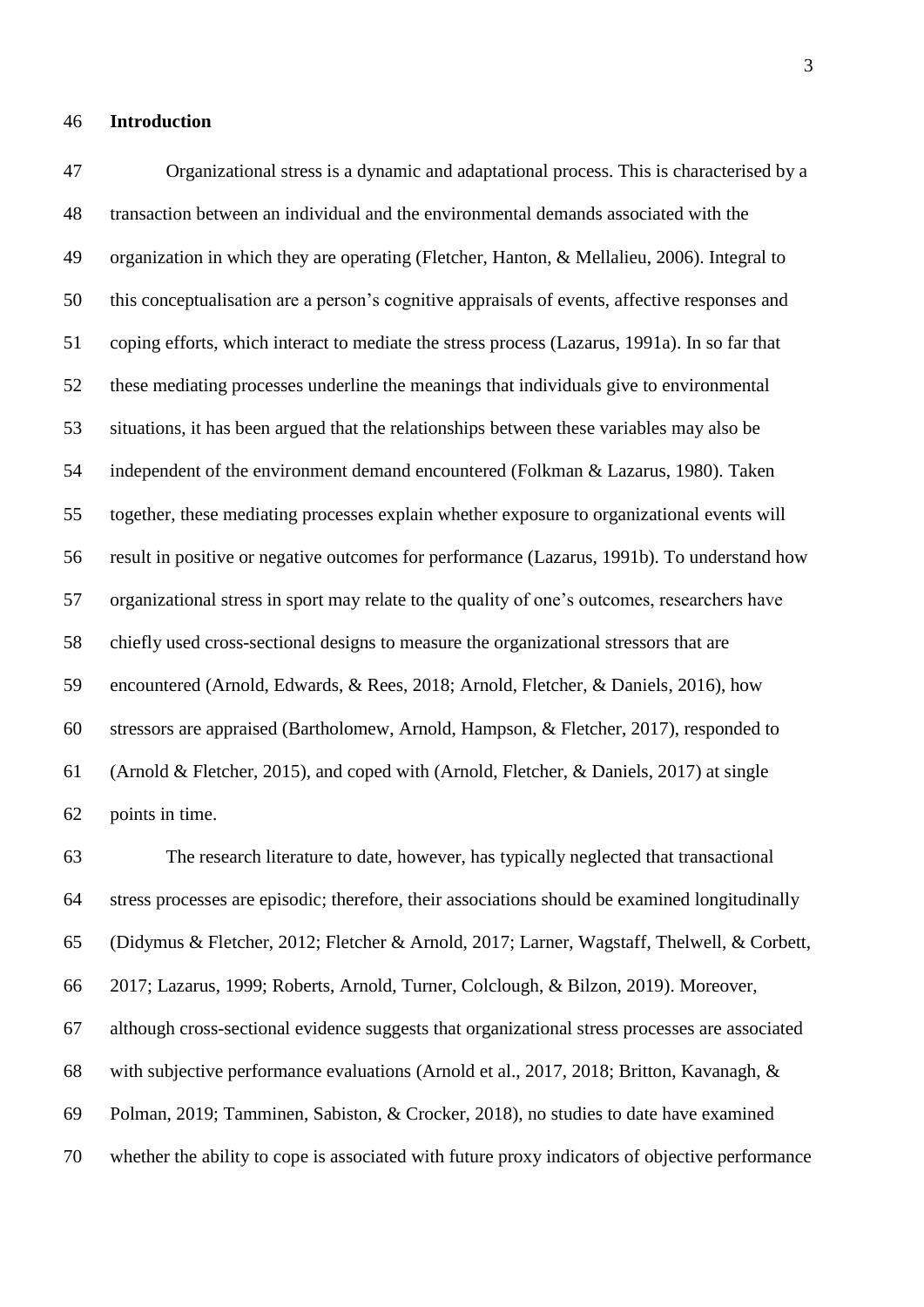(e.g., playing time). Therefore, the first purpose of this study is to examine organizational stress processes over time. Using an experience sampling method (ESM; Hektner, Schmidt, & Csikszentmihalyi, 2007), within-person associations of daily cognitive appraisals, affective responses, and coping methods are examined. The second purpose is to assess the association between coping with organizational events and future performance in a specific professional sport context.

## *Conceptual Background and Hypotheses*

 Lazarus' cognitive-motivational-relational theory asserts that stress is the result of three interacting processes: cognitive appraisals of events, affective responses, and coping (Lazarus, 1999). Cognitive appraisals of events are the evaluations a person makes in terms of the significance for one's affective well-being and goals (primary appraisal) and the evaluation of coping options (secondary appraisal). According to Lazarus and Folkman (1984), if events are perceived to be significant for well-being and goals, then events will be appraised as a threat, harm/loss, or challenge. Threat appraisals refer to the potential for damage; harm/loss appraisals represent damage which has already occurred; and challenge appraisals refer to the potential for progressing towards one's goals (Lazarus, 1991a). Despite the lack of research examining episodic appraisal-affect associations of organizational events in sport (Fletcher & Arnold, 2017; Fletcher et al., 2006), evidence suggests that sport performers can appraise a range of organizational events as threatening (e.g., barriers to performing one's role), harmful (e.g., conflict with a teammate or coach) and challenging (e.g., rehabilitating from injury) towards attaining their goals (Didymus & Fletcher, 2012; Hanton, Fletcher, & Wagstaff, 2012; Rumbold, Fletcher, & Daniels, 2018). Cognitive appraisals have also been found to mediate the relationship between organizational stressors (for a review, see Arnold & Fletcher, 2012; Arnold, Fletcher, & Daniels, 2013) and basic psychological needs (Bartholomew et al., 2017), and, basic needs are commonly linked to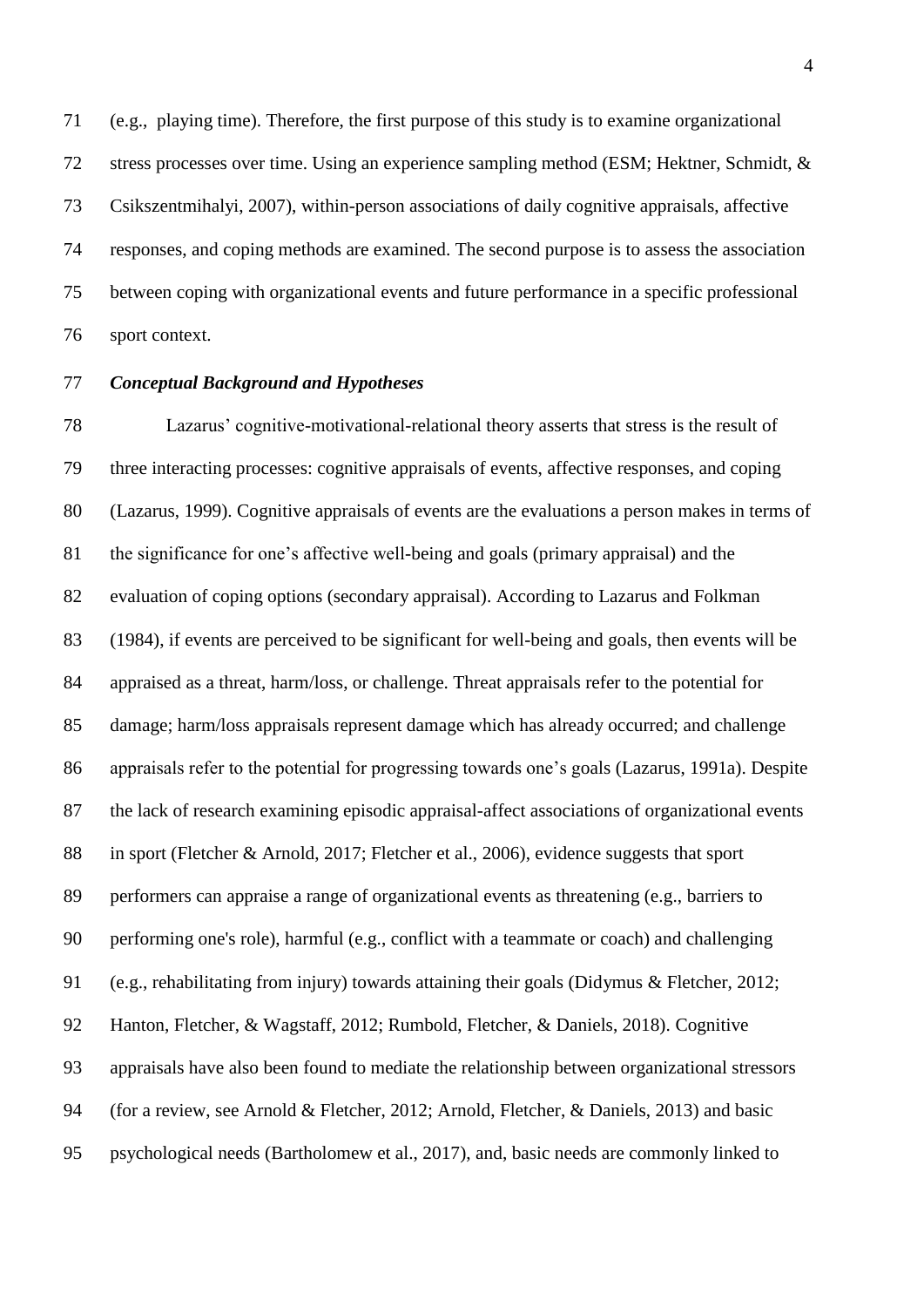affective responses (Lazarus, 1999). Although a few studies have identified cross-sectional associations between cognitive appraisals and anxiety responses in the lead up to competition events (e.g., Quested, Bosch, Burns, Cumming, Ntoumanis, & Duda, 2011; Martinent & Ferrand, 2015), there is a theoretical case for examining appraisal-affect relationships within the context of organizational stress. In line with Lazarus' (1999) relational-meaning centered approach to understanding organizational stress, it was argued that research needs to examine the mediating processes and how they interact within the occupational contexts in which they occur, whilst also being cognisant of individual differences (Lazarus, 1999, p. 131). Moreover, to further understand the explanatory potential of appraisals, it is important to assess how specific appraisals underlie affect and how this relationship may vary over time

(Lazarus 1999).

 *Hypothesis 1:* Threat and harm appraisals of organizational events will be associated with negative affect, whereas challenge appraisals will be associated with positive affect.

 In follow-up to this hypothesis, it is also important to consider how specific primary appraisals of organizational events initiate coping attempts. Indeed, Didymus and Fletcher (2014) found that appraisal of organizational demands and coping effectiveness appear to be linked to the coping behaviours employed. Furthermore, research in competition contexts (Dias, Cruz, & Fonseca, 2012) has suggested that threat appraisals are associated with emotion-focused coping behaviours (e.g., venting of emotions). Coping however, has many features, including problem-focused and emotion-focused functions (Skinner, Edge, Altman, & Sherwood, 2003). One proactive form of emotion-focused coping is emotional-approach coping, which signifies the active expression of affect (Baker & Berenbaum, 2007). We differentiate between coping functions and behaviours (Skinner et al., 2003), where coping functions are the intended goal of coping (problem-solved or affect expressed) and coping behaviours are enacted to fulfil those goals. In line with organizational psychology models of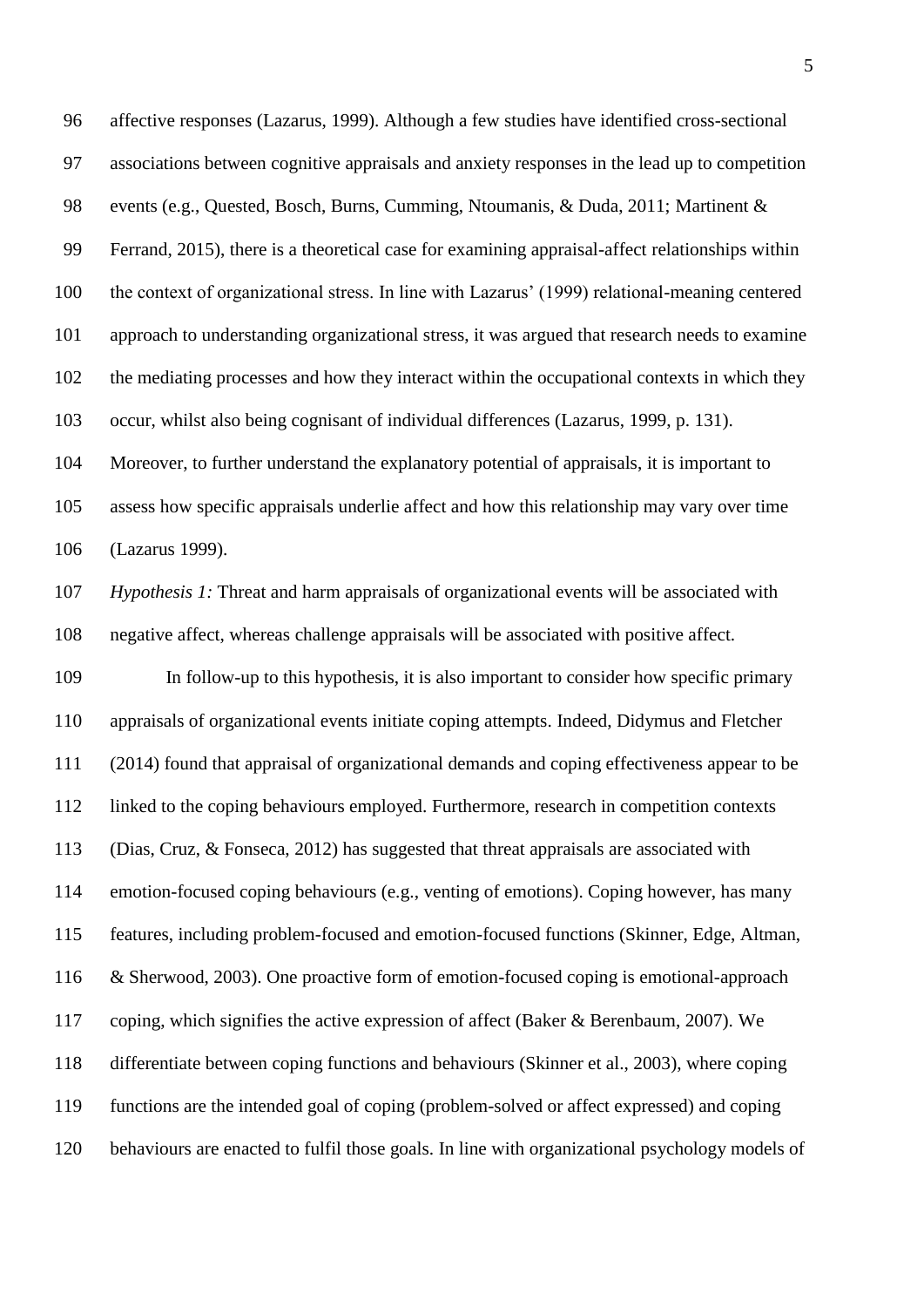coping (Daniels, Beesley, Cheyne, & Wismalasiri, 2008; Daniels, Beesley, Wimalasiri, & Cheyne, 2013; Daniels, Boocock, Glover, Hartley, & Holland, 2009), we focus on problem- and emotion-approach coping functions attempted through enacting behaviours targeted at the execution of control or behaviours targeted at eliciting support. In line with transactional stress theory, cognitive appraisals are likely to influence coping behaviours *and* functions simultaneously, which govern the actions and goals of coping (Folkman, 2008).

 *Hypothesis 2:* Appraisals of organizational events will be associated with problem-focused and emotion-approach functions enacted by coping behaviours.

 If appraisals are found to be associated with affective responses and coping, then it follows that affective responses should also activate coping efforts (Lazarus, 1991a). Research suggests that affect is linked to problem-focused and emotion-approach coping for several reasons. Firstly, negative affect is traditionally linked to action tendencies through fight or flight responses (Lazarus, 1999). Consequently, negative affect is associated with increased attention to solve problems and attempts to control issues that may initially be perceived as controllable (Folkman, 2008). Negative states may also initiate affective information sharing to facilitate social thinking and reduce distress through venting or social validation. Secondly, expressing positive affect with teammates may result in sustained positive affect by establishing social bonds and adjusting team goals (Rimé, 2009). In contrast to research in sport which links problem-focused coping with positive affect (Arnold et al., 140 2017), we argue that positive affect is unlikely to lead to problem-focused coping since 141 positive affect represents satisfaction from progressing towards goal attainment (Lazarus & Folkman, 1984). Furthermore, individuals are unlikely to actively change aspects of their organizational environment that they are satisfied with. Similarly, since the function of 144 problem-focused coping is to resolve or remove problems caused by events (Lazarus  $\&$ Folkman, 1984), individuals are unlikely to seek resources to solve issues that they experience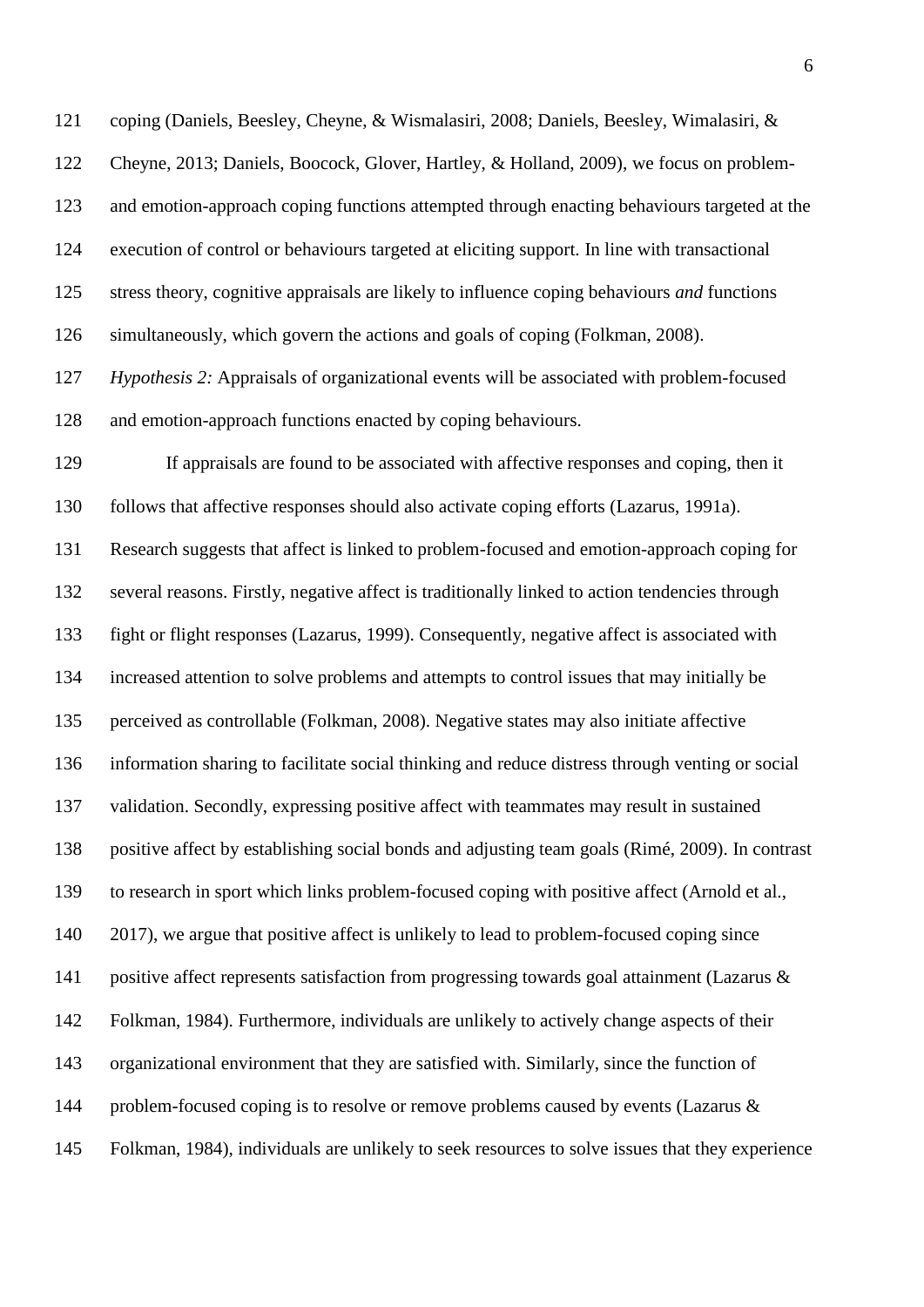contentment from. In contrast, we would expect positive and negative affect to be associated with emotion-approach coping because the intended goal of this form of coping is to actively express positive affect whilst regulating negative affect (Baker & Berenbaum, 2007). *Hypothesis 3:* Negative affective responses will be associated with problem-focused and emotion-approach coping, whereas positive affective responses will be associated with emotion-approach functions.

 Research in sport has been limited to measuring single episodes of coping and subjective performance (Fletcher & Arnold, 2017). Beal and colleagues (Beal, Weiss, Barros, & MacDermid, 2005) assert that coping resources are allocated towards or away from tasks when events support or prevent goal attainment, respectively. Hence, future performance outcomes are influenced by the appropriate allocation of coping resources through enactment of behaviours to complete performance tasks. Although appraisals and affective responses can have direct or indirect effects on behaviour (and subsequently performance), behaviour is typically the primary focus of a performance outcome, as action is the translation of thoughts and feelings into something that is either effective or ineffective within our occupational environment (Beal et al., 2005; Beal & Weiss, 2013). Since coping behaviours can include taking control or eliciting support to optimise goal progress (Daniels et al., 2013), we would expect coping functions enacted by coping behaviours to be allied with greater attainment of future performance goals. One of the ways in which coping may be related to long-term performance in professional sport is playing time. From a talent identification perspective, examining how coping may relate to future playing time aligns with recent calls to examine the contribution of psychological attributes in improving predictions of future sport performance (Den Hartigh, Niessen, Frencken, & Meijer, 2018; Tredrea, Dascombe, Sanctuary, & Scanlan, 2017).

*Hypothesis 4:* Coping functions enacted by behaviours will be associated with future playing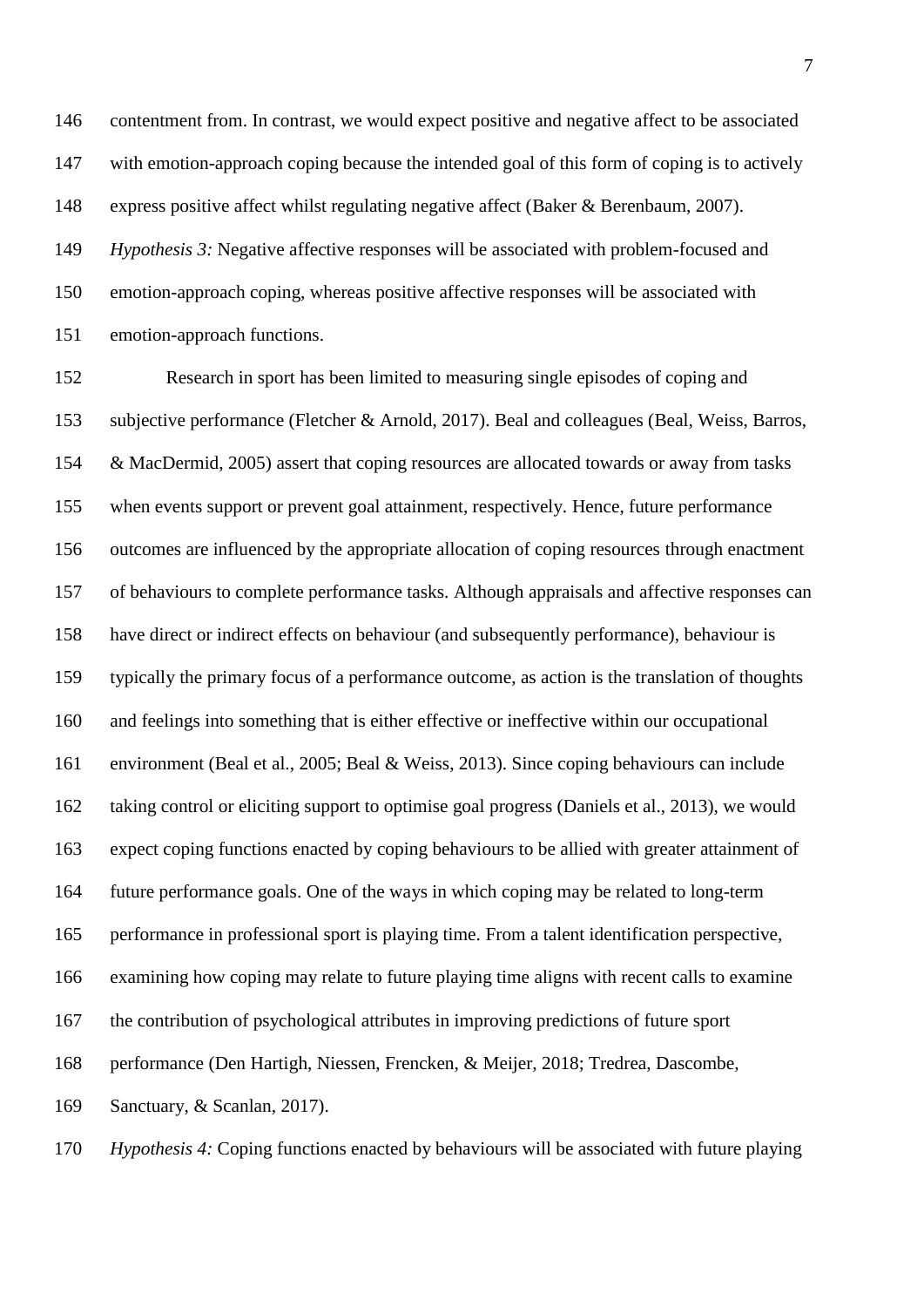time.

 The current study furthers research on organizational stress in sport in several ways. Firstly, we examine the dynamism of mediating stress processes as they occur in a professional sport context. We used an experience sampling method (ESM) to collect daily diary data across a 5-week period, to provide greater accuracy than can be gained through retrospective recall (Bolger, Davis, & Rafaeli, 2003). Secondly, we controlled for a wide range of within- (e.g., time, day) and between-person differences (e.g., personality, playing position) given the potential influence of these variables on episodic processes (Lazarus, 1991a, 1999). Thirdly, we examined how coping during the daily diary period may be associated with future playing time in professional sport.

### **Materials and Methods**

#### *Research Design*

 When utilising an experience sampling design, a number of methodological principles were followed. The methodology requires individuals and teams under investigation to be studied frequently (e.g., multiple daily assessments) over a relatively long period of time (e.g., a week or longer) in which performers naturally interact together within their organizational environment (Hektner et al., 2007). A key principle of this methodology is to accurately capture participant data as close as possible to when they occurred during the day (e.g., in the past hour). The benefit of this approach is that it reduces memory recall bias of events, perceptions, feelings and behaviours, which can occur through use of retrospective research designs (Bolger et al., 2003). Conducting multiple assessments of daily phenomena over a long period time enables researcher to examine within-person relationships whilst controlling for a series of contextual (e.g., time of day) and individual difference variables (e.g., stable appraisal patterns). ESM designs typically adopt event-contingent schedules (i.e., study variables are assessed immediately some class of events) which should attempt to mirror the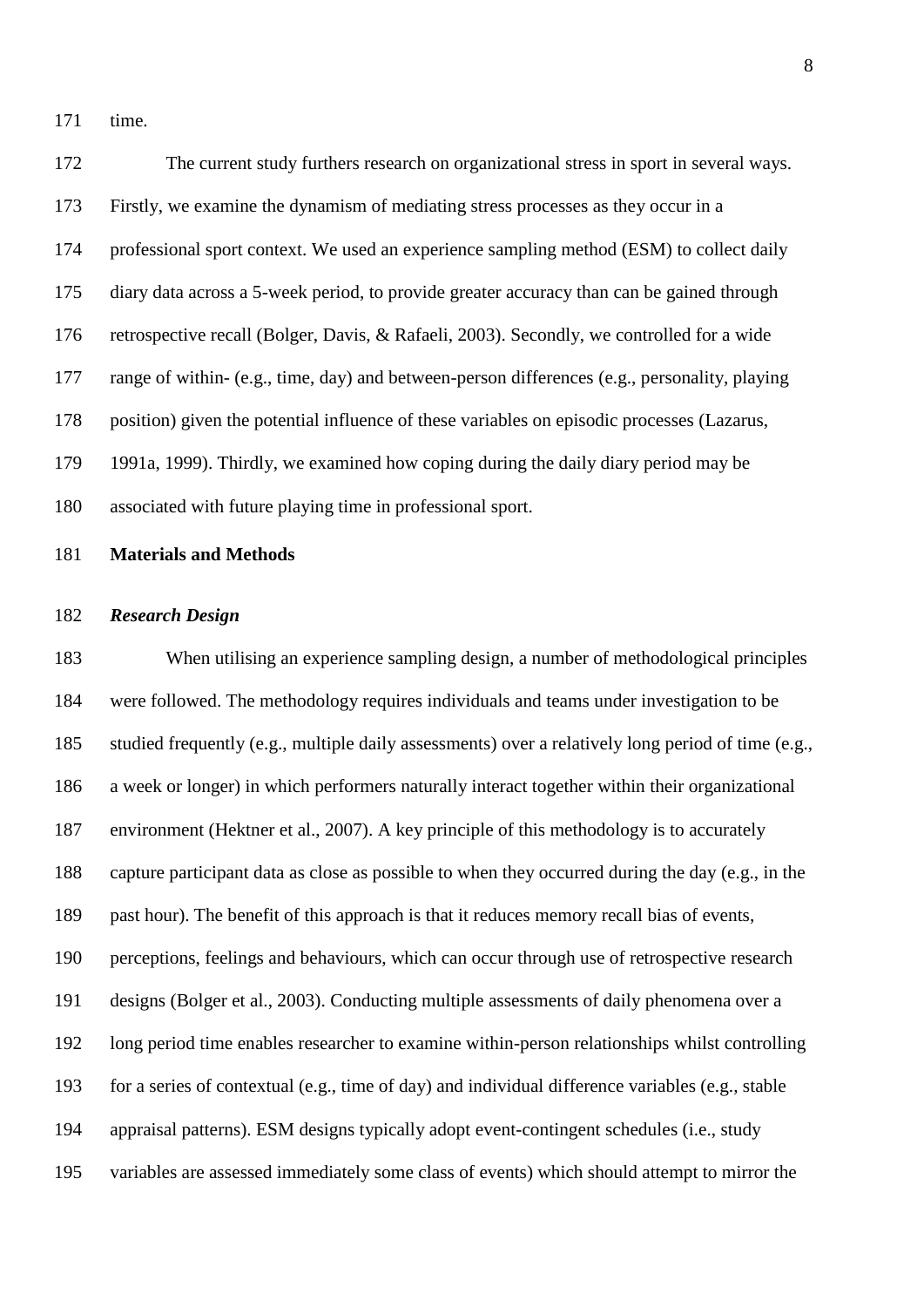organizational context and daily events that commonly occur (Hektner et al., 2007). To achieve suitable power to detect meaningful relationships between appraisals, affective responses and coping, a single professional sports team was recruited for this purpose.

## *Participants and Procedure*

 At the beginning of the season, the academy manager of a professional rugby union team based in the United Kingdom was contacted and informed of the study aim. Following institutional ethical approval, parental and player consent, academy players were recruited via the manager's request for volunteers from the squad. The sample consisted of male rugby 204 union players ( $n = 39$ ) with an average age of 17.23 years ( $SD = .87$ , range = 16-19). At the time of recruitment, 6 of the 39 players had competed internationally at youth and / or junior level. Data were collected using Palm Tungsten personal digital assistants (PDAs). These handheld organisers are programmed to collect daily data whilst participants are operating within their organization. The PDAs administered questions twice daily over one training week (Monday-Friday), for a period of five weeks (ESM period). Due to the varied training schedule of the participants, the PDAs were programmed to 'run on command'. In this way, participants were asked to complete the PDAs at their academy organization in the morning and late afternoon between the hours of 10am and 5pm. Prior to the ESM period, a background questionnaire was distributed to participants, which assessed some control 214 variables<sup>1</sup>. At this time, participants were also given a presentation on how to use the PDAs and troubleshooting prior to them being distributed. Participants provided PDA data on 997 out of a possible 1880 occasions (after removing participants due to international selection or illness/injury).

*Measures*

### *Cognitive appraisals during the ESM period*

Participants were firstly asked to identify an academy-related (i.e., organizational)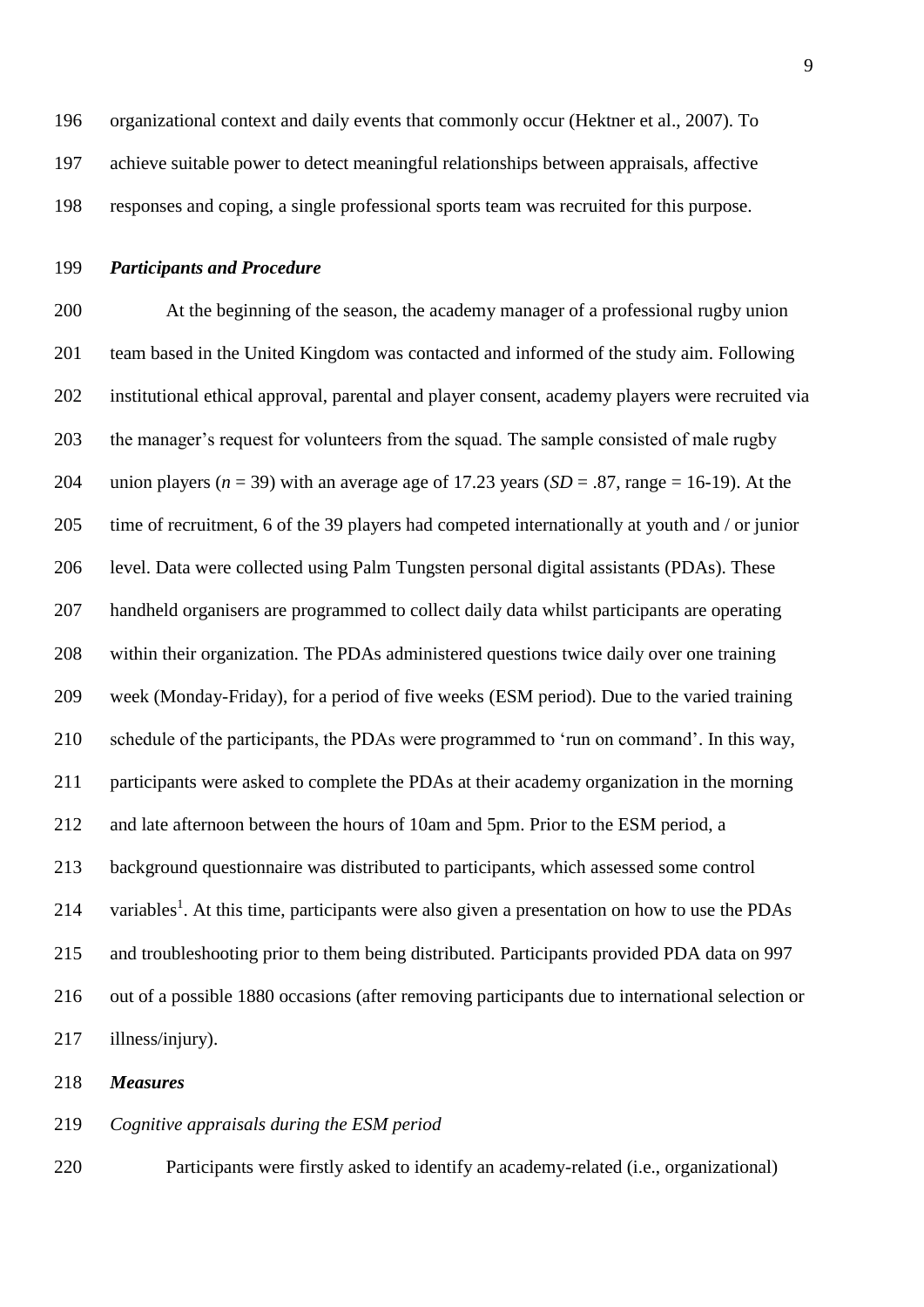221 event<sup>2</sup> in the past hour that impacted on their role. In line with best practice principles for experience sampling quantitative designs, the selection of these events were based on the common daily events that were occurring within the sampled sport organization. In addition, an hour time period was chosen to capture appraisal data as close as possible to when they occur in the organizational environment and to reduce memory recall bias (Bolger et al., 2003). Participants chose from one of the following: 'a conflict with another person', 'a pleasant social interaction', 'barriers to performing your role', 'receiving social support', 'doing physically difficult work', 'doing mentally difficult work', or 'other'. Following this, appraisals were assessed by asking participants to indicate the extent to which they rated an academy-related event in the past hour as a threat, challenge, or harm. Following guidelines 231 for conducting ESM research (Bolger et al., 2003; Fisher & To, 2012; Hektner et al., 2007), single item measures for each appraisal were deemed acceptable, given the narrow time frame that participants had to recall specific events.

## *Affective responses during the ESM period*

 Affective responses were assessed by asking players to rate in the past hour how they felt in response to academy-related events. The four items that measured affect were anxiety, anger, sadness, and happiness. These items were selected as they signify a basic set of core relational states by which threat, harm, loss and challenge appraisals are theorized to be associated (Lazarus & Folkman, 1984; Power & Dalgleish, 2008). Principal components analysis revealed a two**-**dimensional solution. Thus, variables were split into negative and positive affect. This is consistent with research that has identified negative and positive affect as the major dimensions of affective well-being (Watson & Clark, 1984). Negative affect 243 (NA;  $\alpha$  = .71) was assessed with anxiety, anger, and sadness items. Positive affect (PA) was assessed with happiness.

*Coping functions and behaviours during the ESM period*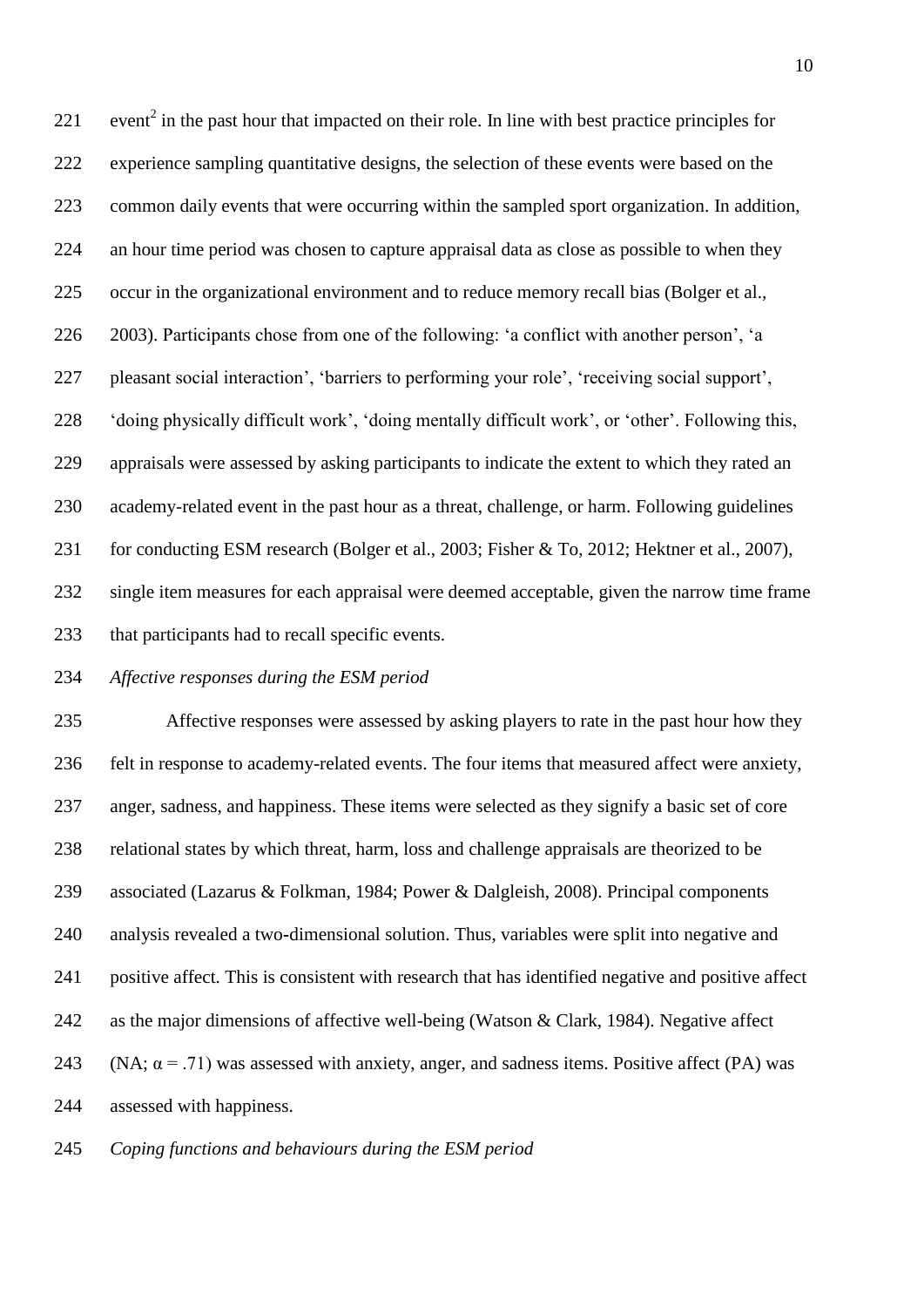Coping was assessed by asking participants to rate how they coped with academy- related events in the past hour. Two items were used to evaluate each form of problem- focused and emotional-approach coping enacted by executing control over one's role or eliciting support from others. These items were adapted from measures used in organizational psychology research whereby the discriminant validity has been supported previously (Daniels et al., 2009; 2013; 2014). In this study, *executing control to solve problems* (CHA-252 SP;  $\alpha$  = .76) measured the extent to which players changed aspects of their behaviour to solve problems. *Eliciting support to solve problems* (DIS-SP; α = .86) measured the degree to which players discussed events with others to solve problems. *Executing control to express affect* (CHA-EA;  $\alpha$  = .71) measured the degree to which players changed tasks to allow them to express affect. *Eliciting support to express affect* (TAL-EA; α = .80) assessed the extent to which players talked to others to express affect. All of the appraisal, affect and coping items 258 were rated on a five-point scale  $(1 = 'Not at all', 5 = 'Very much so').$ 

*Control variables*

 A series of situational and dispositional variables were included as control variables. According to Lazarus' stress theory, individual variability in affect and coping attempts may be subject to ongoing changes over time. Therefore, the week (i.e., weeks 1-5), day (i.e., Monday to Friday) and time period (i.e., morning, afternoon) in which participants completed 264 the PDAs were dummy coded as within-person controls (e.g.,  $0 = \text{`not week 1'}, 1 = \text{`week 1'}$ ). In addition, Lazarus argued that individuals may hold stable styles of appraisal and affect, which represent learned beliefs about the conjunction between what is occurring in the environment and one's personality (Lazarus, 1991a, p. 192). Therefore, participants' average levels for episodic appraisals and affect were included as between-person control variables. Research has also shown that neuroticism and extraversion are strongly linked to affect (Watson & Clark, 1984) and coping (Allen, Greenlees, & Jones, 2011). Thus,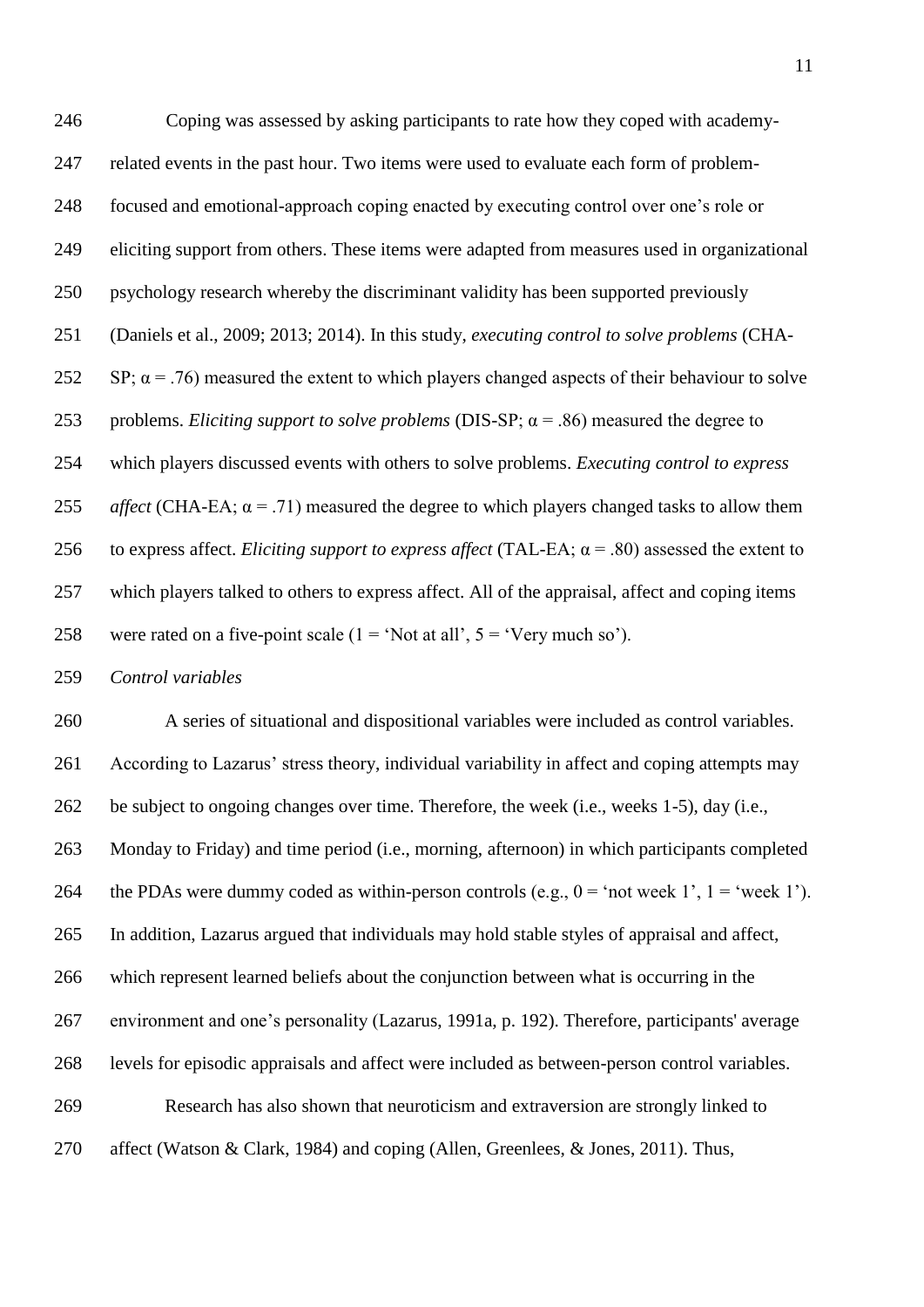neuroticism and extraversion were included as between-person controls. The International Personality Item Pool (IPIP: Goldberg et al., 2006) version of the revised NEO personality 273 inventory (NEO-PI-R: Costa & McCrae, 1992) provided 20 items for both neuroticism ( $\alpha$  = 274 .94) and extraversion ( $\alpha$  = .96). Participants rated the extent to which each item described 275 them accurately on a five-point scale  $(1 - \text{^\circ strongly disagree\degree}, 5 - \text{^\circ strongly agree\degree}).$  To assess the notion that situational contexts may shape a person's emotional responses and coping 277 attempts (Lazarus, 1991a), participants' playing position ( $0 = 'backs', 1 = 'forward's')$  and key 278 decision makers in the playing squad  $(0 = 'not a key decision maker', 1 = 'key decision)$  maker') were dummy coded as between-person control variables. The manager and assistant coach identified five key decision makers from the squad who displayed leadership behaviours and made considerable decisions for the team.

#### *Playing time*

 To assess the association between academy players' coping abilities during the ESM period and playing time at the senior professional level, an online database was used. The database (www.statbunker.com) supplies free-to-view performance data on professional rugby union players worldwide. In so far that rugby academies in the United Kingdom typically develop players up to the age of 21, the average age of the participants during the 288 ESM period ( $M_{\text{age}} = 17.23$  years) suggested that a 5-year lag would be appropriate to measure the extent to which these players had since played for senior professional rugby union teams. Therefore, total playing time data accrued over a 5-year period was collected 5 years post the rugby union season in which ESM data was collected. Playing time was measured by coding for the number of minutes played at the senior professional level 5 years post the ESM period. *Data Analysis*

 Multilevel regressions were conducted using Hierarchical Linear Modeling software with restricted maximum likelihood (HLM 7.01; Raudenbush et al., 2011). A two-level model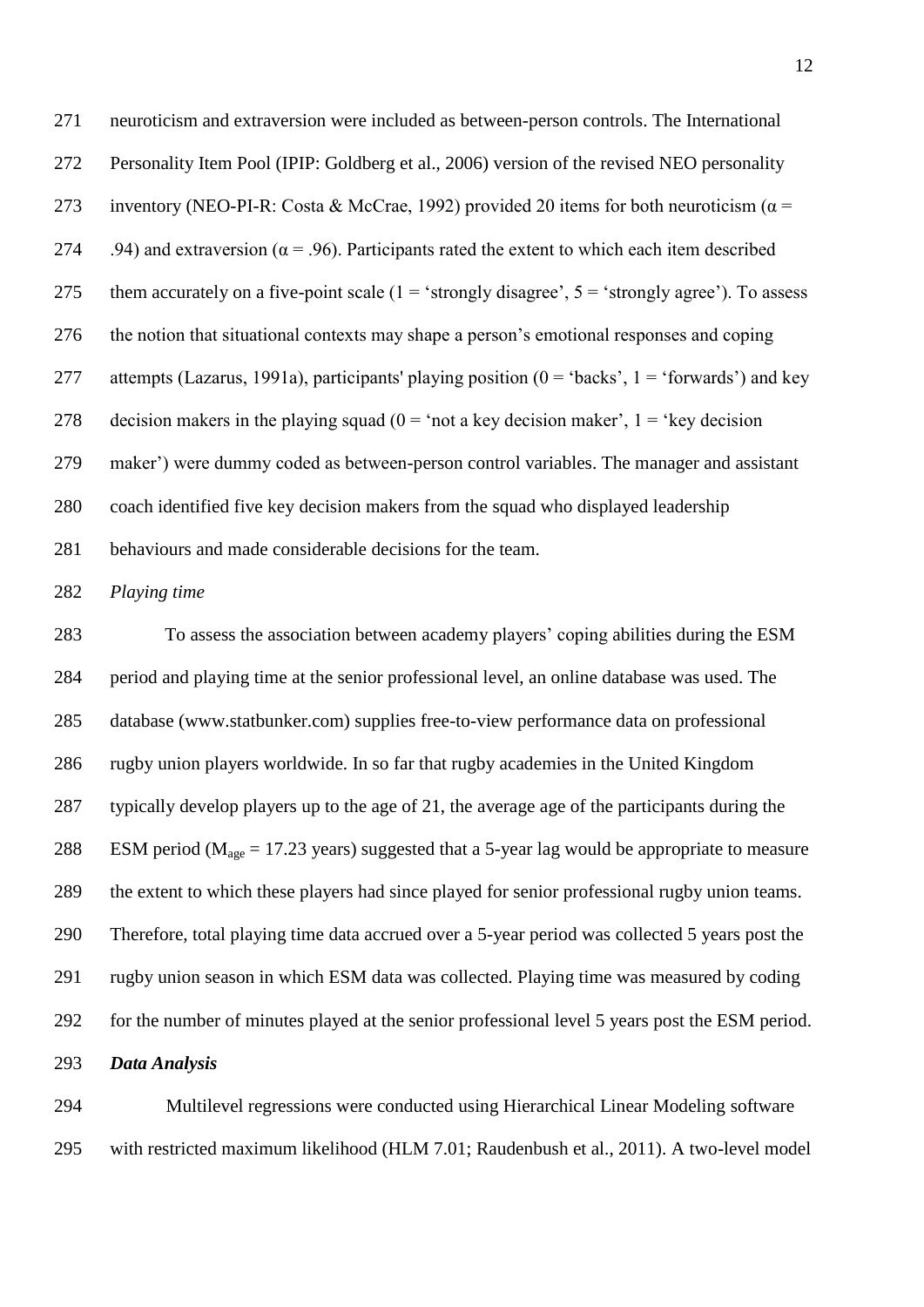was used to estimate the within-person associations between appraisals, affect and coping (Level 1), whilst accounting for within-person (Level 1) and between-person controls (Level 2). Robust standard errors were examined to ensure that any violations of the assumption of normality had not affected the results (Raudenbush et al., 2011). Consistent with recommendations to remove between-person variance from repeated measurements from the same people over time, all of the independent variables were person mean centered (i.e., centered within cluster, CWC; Enders & Tofighi, 2007) in the level 1 equation with within- person control variables (i.e., week, day, time), with regression slopes for the appraisal variables allowed to vary between people. Where the variability of regression slopes was not significantly different from zero, the slopes were fixed to be invariant across people.<sup>3</sup> Between-person variance in the independent variables was represented by the average for each person across the ESM period. Between-person variables were then entered incrementally and grand mean centered at the overall mean (Enders & Tofighi, 2007). To assess hypothesis 4, zero-inflated negative binomial regression was conducted using the 'ZEROINFL' R plug-in for SPSS to assess the longitudinal relationships between person-averaged coping measured during the ESM period and senior professional minutes played 5 years later. This method of regression is preferred over others (e.g., ordinary least- squares, poisson) when the dependent variable has over-dispersion and contains a high proportion of zero counts (Yang, Harlow, Puggioni & Redding, 2017).

**Results**

 Table 1 shows the means, standard deviations, reliabilities, and correlations for the ESM, control and senior playing time variables respectively.

## *Within-Person Appraisals and Affective Responses*

 Table 2 shows the results of the multilevel regression analyses of appraisals on 320 affective responses.<sup>4</sup> Hypothesis 1 proposed that threat and harm appraisals would be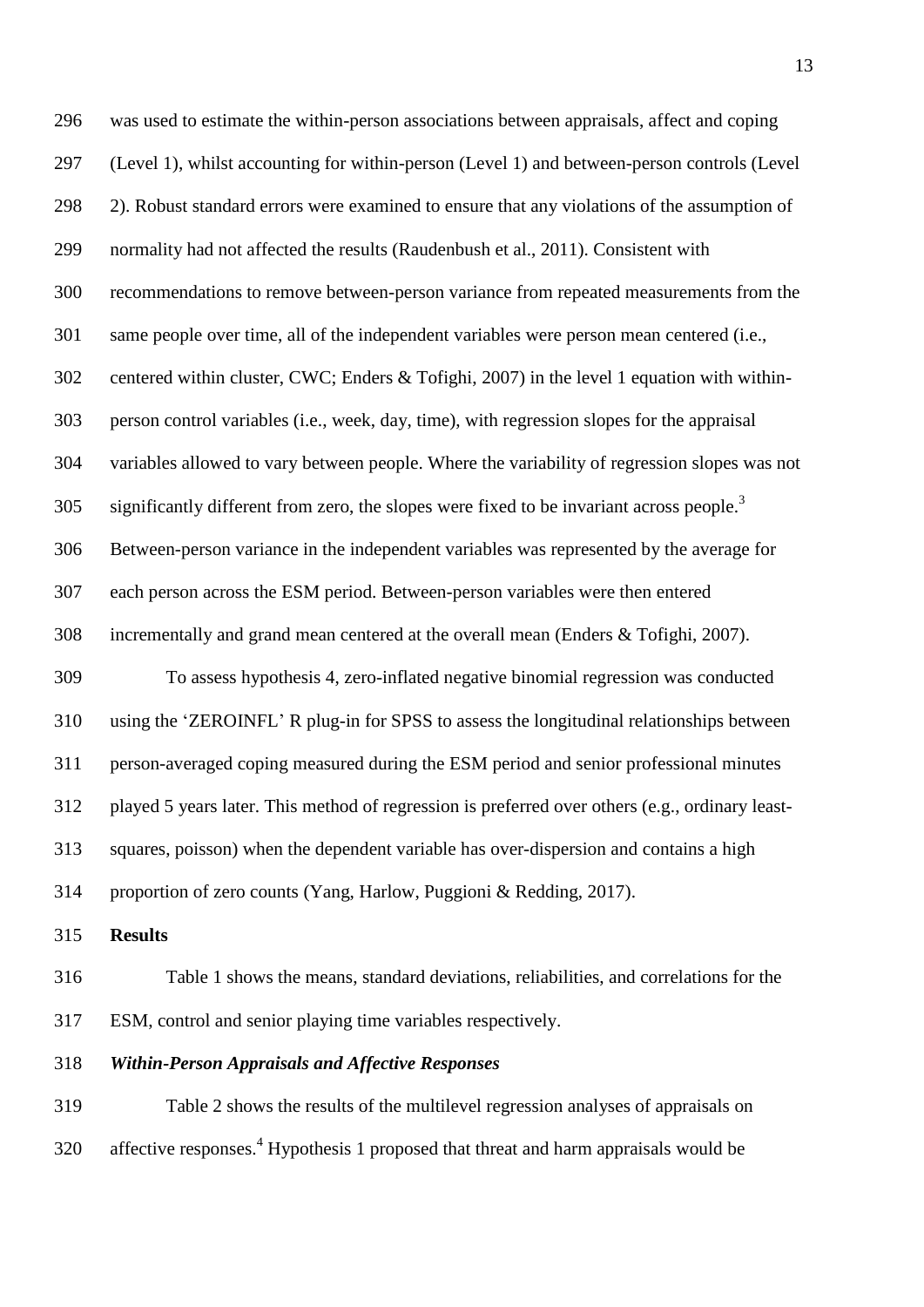associated with negative affect (NA), whereas challenge appraisals would be associated with 322 positive affect (PA). The findings revealed that threat  $(B = 0.22, p < .001)$  and harm 323 appraisals  $(B = 0.25, p < .001)$  were strongly associated with NA. The appraisals accounted for 31% of the within-person variance. These results support the hypothesis whilst considering the role of within- and between-person differences. Person-averaged threat (*В* = 326 0.54,  $p < .01$ ) and harm appraisals ( $B = 0.38$ ,  $p < .05$ ) were also significantly related to NA. When investigating the relationships between appraisals and PA, it was found that 328 challenge ( $B = 0.15$ ,  $p < .01$ ) and harm appraisals ( $B = -0.10$ ,  $p < .05$ ) were both associated. The episodic appraisals accounted for 13.4% of the within-person variance. These results supported hypothesis 1 whilst controlling for within- and between-person differences. In 331 addition, person-averaged challenge appraisals ( $B = 0.65$ ,  $p < .001$ ) were significantly related to PA.

### *Within-Person Appraisals, Affective Responses and Copin***g**

 Table 2 also shows the results of the multilevel regressions of appraisals and affective responses on coping. Hypothesis 2 proposed that appraisals would be significantly related to problem-focused and emotion-approach coping. In addition, hypothesis 3 proposed that NA would be related to both problem-focused and emotion-approach coping, whereas PA would only be associated with emotion-approach coping. Counter to hypothesis 2, there were no significant associations between appraisals and executing control to solve problems (CHA- SP; *p* range = .08-.48). In support of hypothesis 3, there was an association between NA and 341 CHA-SP  $(B = 0.22, p < .001)$ . Appraisals and affect accounted for 20.3% of the within-person 342 variance, with 9.4% of this unique variance attributable to appraisals. Threat  $(B = 0.06, p <$ 343 .05) and challenge appraisals ( $B = -0.06$ ,  $p < .05$ ) were associated with eliciting support to solve problems (DIS-SP). In relation to hypothesis 3, NA displayed a positive association 345 with DIS-SP  $(B = 0.09, p < .01)$ . In total, appraisals and affect accounted for 16.2% of the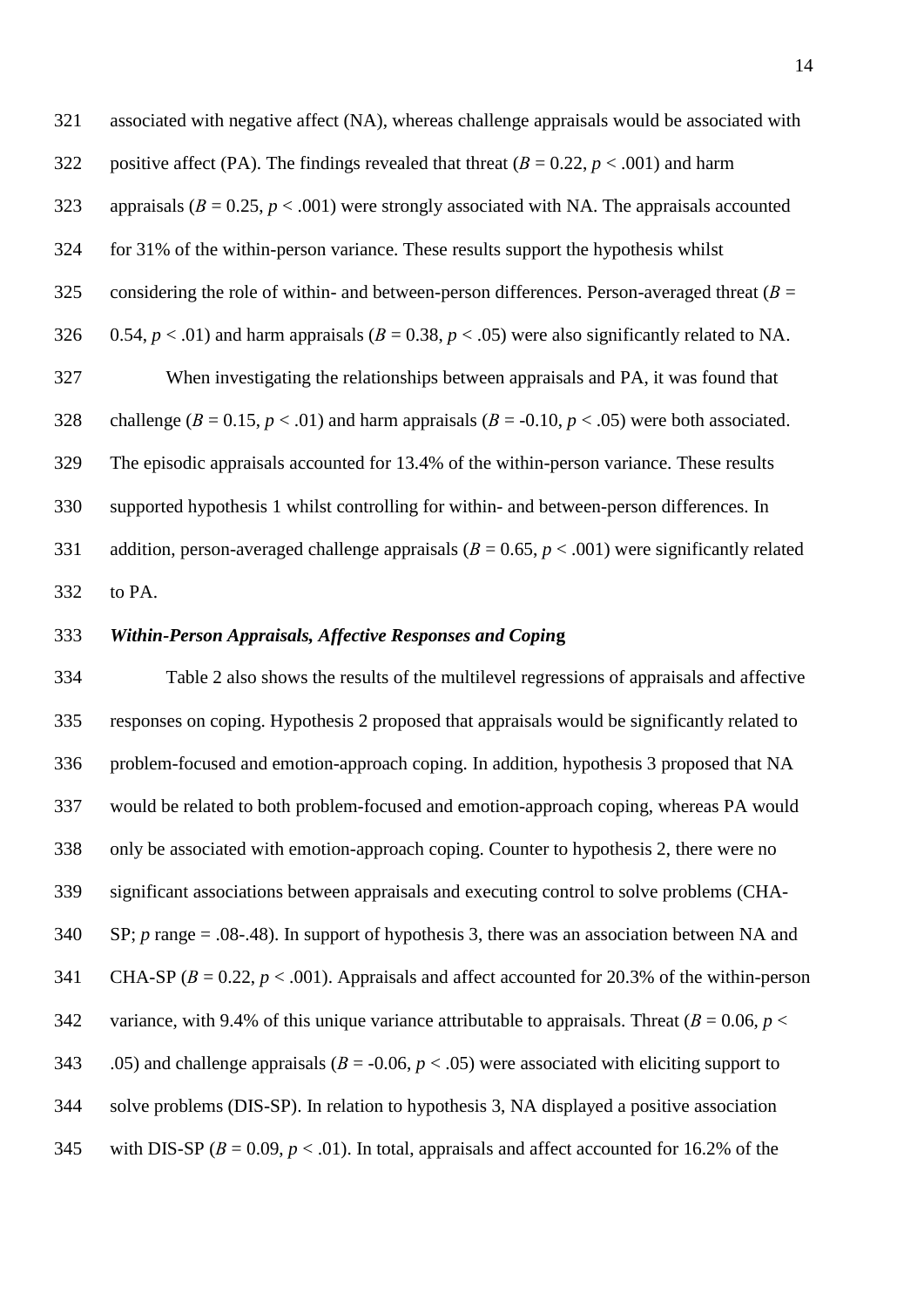When examining the regressions for appraisals and affect on emotion-approach 348 coping, in support of hypothesis 2, threat appraisals  $(B = 0.14, p < .01)$  were significantly associated with executing control to express affect (CHA-EA). Appraisals accounted for 350 15.1% of the within-person variance. In partial support of hypothesis 3, NA ( $B = 0.20$ ,  $p <$  .001) was significantly associated with CHA-EA but PA was not (*p* = .16). Affective responses provided an additional 5.5% of within-person variance. For eliciting support to express affect (TAL-EA), partial support for hypothesis 2 was found, whereby challenge appraisals were inversely associated (*В* = -0.06, *p* < .01). In contrast, threat and harm 355 appraisals were not associated ( $p = .08$ ). The appraisals accounted for 11.2% of the within-356 person variance in TAL-EA. In addition, NA  $(B = 0.15, p < .001)$  and PA  $(B = 0.06, p < .05)$  were significantly associated with TAL-EA, although the additional within-person variance explained by the inclusion of affect was less than 1%. These results supported hypothesis 3 whilst controlling for within- and between-person differences. Furthermore, both key decision 360 makers ( $B = 1.24$ ,  $p < .001$ ) and the afternoon time period ( $B = 0.17$ ,  $p < .01$ ) were associated with eliciting support to express affect (TAL-EA).

## *Between-Person Coping and Senior Playing Time*

 Kendall's tau point-biserial correlations were conducted to determine the order in which person-averaged coping variables were entered into the regression model, as follows: 365 (a) eliciting social support to solve problems (DIS-SP;  $\tau = .21$ ,  $p < .10$ ), (b) executing control 366 to solve problems (CHA-SP;  $\tau = .14$ ,  $p > .10$ ), (b), (c) executing control to regulate emotions (CHA-EA; *τ* = .14, *p* > .10), and (d) eliciting social support to regulate emotions (TAL-EA; *τ*   $368 = .09, p > .10$ ). Zero-inflated negative binomial regression indicated that eliciting social 369 support to solve problems (DIS-SP;  $B = -2.37$ ,  $z = -2.20$ ,  $p < 0.05$ ) and eliciting social support 370 to regulate emotions (TAL-EA;  $B = 1.50$ ,  $z = 1.91$ ,  $p = 0.05$ ) were both significantly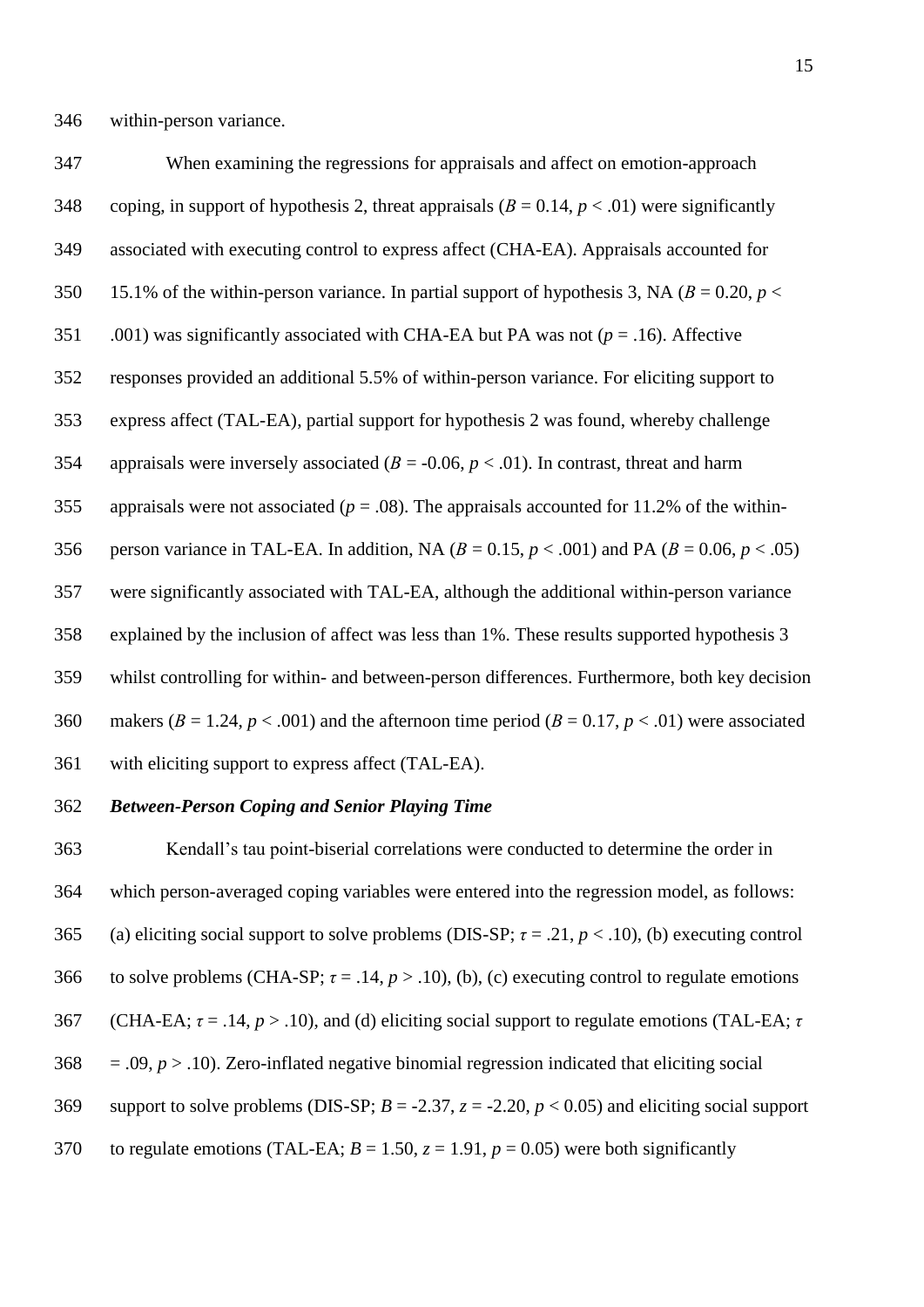associated senior minutes played, whilst other coping variables were not associated. These results provide partial support for hypothesis 4; players reporting lower levels of eliciting social support to solve problems (DIS-SP) and higher levels of eliciting social support to regulate emotions (TAL-EA) respectively during the ESM period were more likely to play a greater number of minutes 5 years later at the senior professional level.

## **Discussion**

 This study extends understanding of: (a) how daily cognitive appraisals of organizational events relate to affect, (b) how appraisals and affective responses relate to coping functions through behaviours, and (c) how coping relates to future performance. Consistent with stress appraisal frameworks (Lazarus, 1991a; 1999), hypothesis 1 was supported in highlighting that positive affect (PA) may be experienced when events are appraised as a challenge to progress towards one's goals and when events are not appraised as harmful to one's goal progress. Moreover, negative affect (NA) may be experienced when events are perceived as threatening or harmful.

 Partial support was found for the second hypothesis, whereby threat appraisals were positively related to eliciting support to solve problems (DIS-SP) and executing control to express affect (CHA-EA). Additionally, challenge appraisals were inversely associated with DIS-SP and eliciting support to express affect (TAL-EA). To explain these findings, secondary appraisals of available resources and controllability may direct effort towards solving the appraisal of an event, or allocating resources to regulate feelings (Beal et al., 2005; Lazarus, 1999). It is conceivable, therefore, that high levels of threat may lead to taking control over tasks to change or sustain affect, particularly when perceptions of controllability are high (Didymus & Fletcher, 2014). In comparison, when perceptions of control are low, then threat appraisals may lead to sharing feelings with others.

In so far that affect drives coping attempts (Lazarus, 1991a), support was found for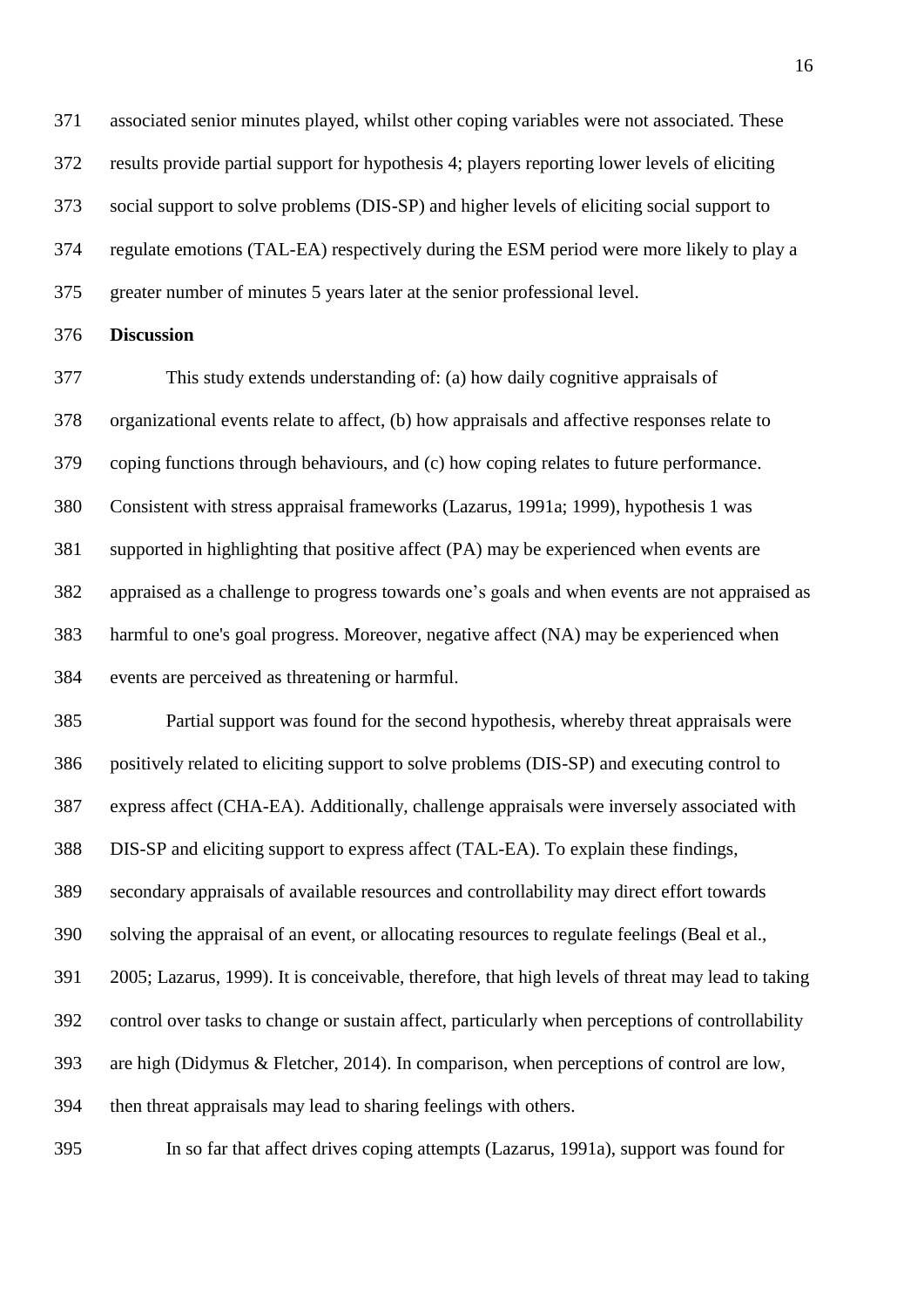significantly associated with eliciting support to express affect (TAL-EA). These results support organizational psychology research in emphasizing that individuals concurrently employ a range of control and support seeking behaviours to solve problems and express affect (Daniels et al., 2009; 2013, Daniels, Glover & Mellor, 2014). Previous stress literature indicates that active problem solving designed to control the situation (i.e., CHA-SP) is typically adopted when events are initially perceived as controllable (Folkman, 2008). Moreover, controlling behaviours that involve temporarily removing oneself to vent or sustain positive affect (i.e., CHA-EA) may be constructive in restoring previously depleted resources (Beal et al., 2005). Talking to team members to express affect (i.e., TAL-EA) may also serve an important function for regulating NA *and* PA in organizations. In accordance with Rimé (2009), sharing affect with others could enhance social bonds through the celebration and re-organization of team goals, which in turn may help to regulate affect.

hypothesis 3 such that NA was strongly related to all coping subscales. In addition, PA was

 In accordance with Beal et al. (2005), hypothesis 4 found that eliciting support to solve problems (DIS-SP; inversely) and eliciting support to express affect (TAL-EA) were significantly associated with senior minutes played. DIS-SP and TAL-EA both signify eliciting support and communicating with others about improving individual and team performance through problem solving or regulating affect (Daniels et al., 2013). The positive relationship with TAL-EA would suggest that talking about how one feels in a team environment encourages others to talk about their feelings. This social sharing of affect can strengthen empathic understanding, unity and reciprocal liking (Rimé, 2009). Such behaviours are likely to represent favourable citizenship behaviours, which combined with evaluations of game performance may be linked to selection decisions in professional sport (Whiting & Maynes, 2016). On the basis that key decision makers reported higher levels of eliciting support to solve problems and express affect (i.e., DIS-SP and TAL-EA) during the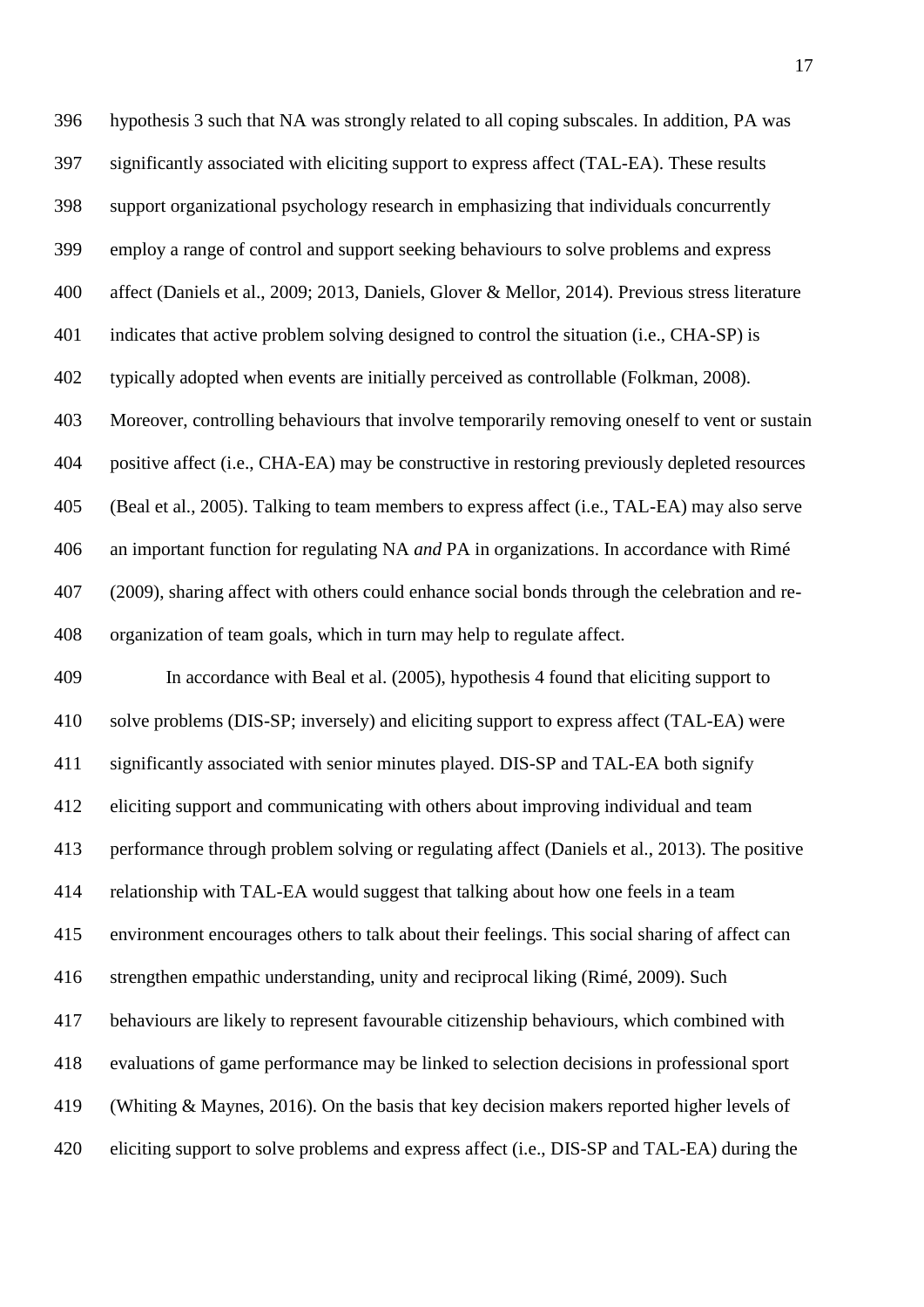ESM period, this would suggest that key players in the academy team perceived eliciting support as an important behaviour to enact to facilitate being selected.

 Previous research linking coping and sport performance has used subjective evaluations as a means of exploring relationships with performance (e.g., Arnold et al., 2017, 2018; Didymus & Fletcher, 2017). From a talent development perspective, playing time may not only offer an additional method of assessing *future* performance attainment (Tredrea et al., 2017), but may capture a novel indication of successful athlete adaptation, since the goal of professional academies is to facilitate successful transitions to the senior level (Rothwell, Rumbold, & Stone, 2019). In this regard, future selection decisions (i.e., playing time) may be influenced by players' consistent and fluctuating tendencies to use coping resources enacted by eliciting support to complete performance tasks in training environments. With support and cooperation being key to team functioning, managers and head coaches are likely to value players who demonstrate these coping attributes, to aid the creation and maintenance of a high-performing cohesive team (Whiting & Maynes, 2016).

## **Strengths, Limitations and Future Research Directions**

 A strength of the study was the use of experience sampling methods (ESM) to provide ecologically valid information on the organizational stress processes that vary over time within a professional sport environment. Using innovative electronic diaries allowed for greater measurement accuracy than other field research measures and can improve power estimates by providing a large number of daily observations (Bolger et al., 2003). However, although ESM procedures have the advantage of collecting data in ecologically valid settings, the varied training schedule of the rugby players precluded the ability to programme alerts in to the personal digital assistants to remind the players to complete the questionnaires at fixed time points during the day; which may have affected our compliance rate. Future researchers interested in applying experience sampling methodology are encouraged to identify proactive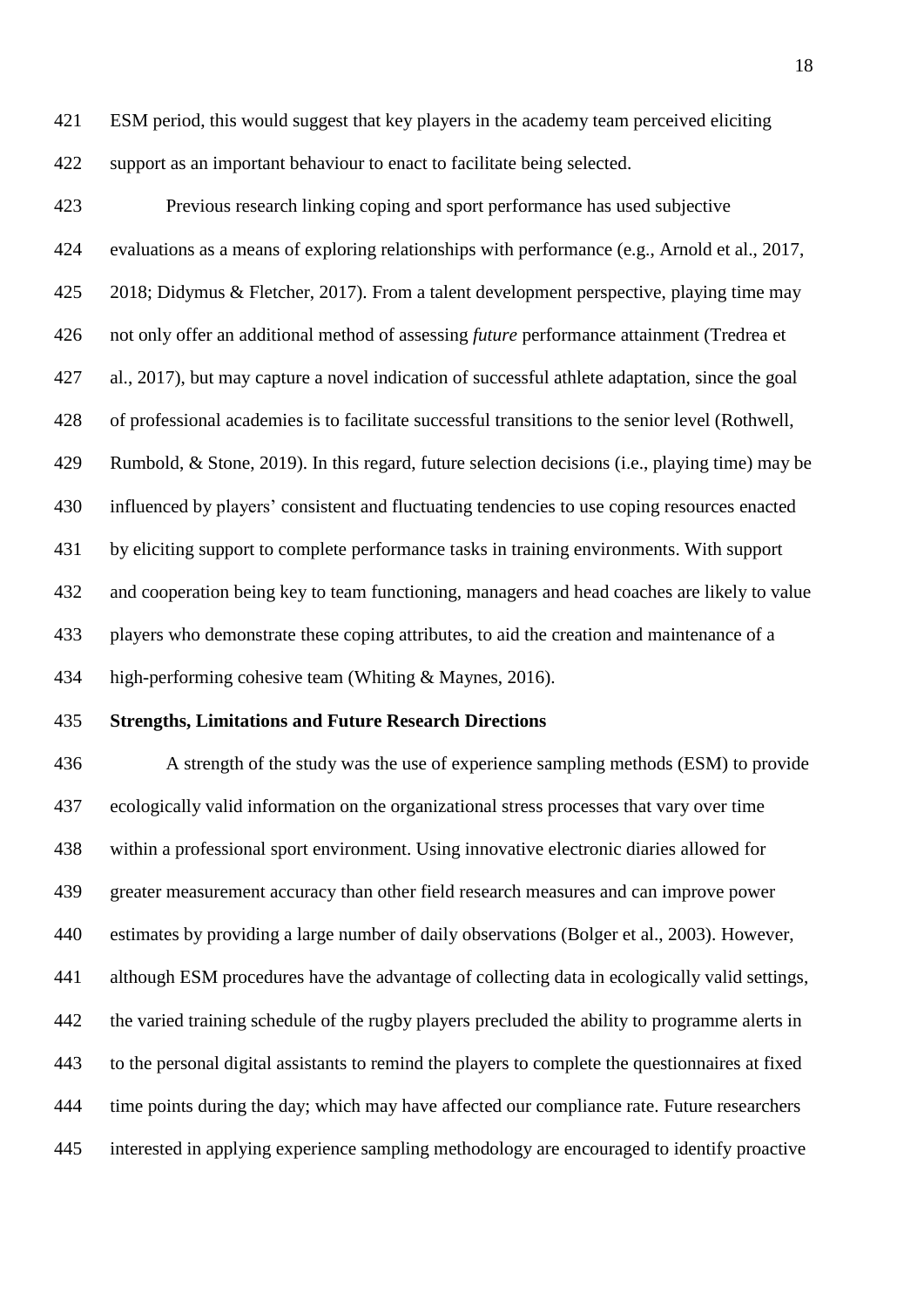and technical ways to remind participants to regularly complete diary data. Although the sample size was small in this study, power was not an issue for the main purpose, as the unit 448 of analysis was the daily assessment of organizational stress processes  $(k = 698)$ .

 Future research could develop these efforts by examining how organizational stress processes fluctuate within a sport team throughout a season. In addition, researchers should continue to test the influence of appraisals and affective responses in predicting a wider range of coping functions enacted by behaviours. Future studies also need to improve the causality of our claims that specific coping functions enacted by behaviours may be associated with future performance. An appropriate way to extend our findings would be to measure coping more regularly on an annual basis. Professional sport is suitable for testing these relationships, as the digital availability of performance data is naturally occurring (Whiting & Maynes, 2016). From an applied perspective, this study suggests that organizational stress management programmes may be important for improving adaptation to threatening or harmful environments. Surprisingly, the evaluation of these interventions in sport is in its infancy (Didymus & Fletcher, 2017; Fletcher & Arnold, 2017; Rumbold, Fletcher, & Daniels, 2012, 2018). Coaches, sport scientists and practitioners operating in sport organizations should encourage transitioning players to develop planned responses to potentially threatening or harmful situations, to promote proactive coping efforts. This encouragement needs to be accompanied with an awareness of potential personal (e.g., stable appraisals, personality) and situational factors (e.g., key decision makers) that may influence players' appraisal and coping tendencies. In the context of the present sample, developing coping resources and behaviours will benefit those individuals who continually need to adapt in professional sport academies. Specifically, eliciting support from teammates and staff who operate in the same sport organization should be encouraged. Performers should also be educated on the individual and team benefits that may ensue from seeking support to solve problems and regulate affect.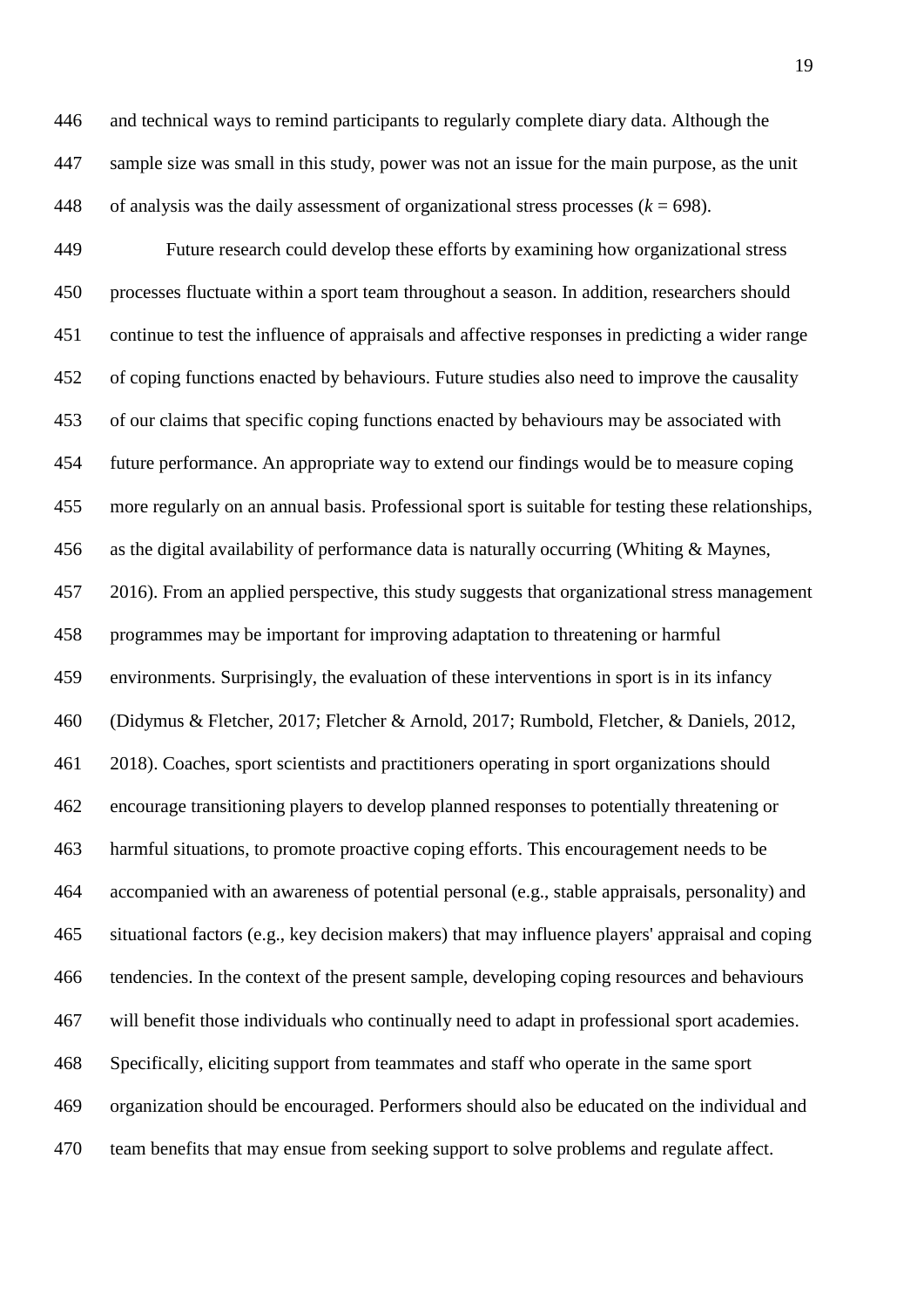### **Conclusion**

 In conclusion, this study makes a unique contribution to theoretical and empirical knowledge of organizational stress in the context of professional sport. Our study highlights how daily cognitive appraisals measured over a five-week period relate to daily affective responses. Secondly, we highlight how daily appraisals and affective responses relate to daily coping. In doing so, this is one of the first studies in sport to examine a vast range of within- and between-group differences to explain how sport performers may respond to and cope with organizational events. To our knowledge, this study is also one of the first to assess how coping in high-level junior athletes is associated with future proxy indicators of objective performance, namely, minutes played at the senior professional level. In supporting calls to examine how psychological attributes may explain future performance (Den Hartigh et al., 2018; Tredrea et al., 2017), our findings suggest that eliciting support to solve problems and regulate affect within academy environments may be linked to future playing time at the senior professional level. *Declaration of interest* The authors report no conflict of interest. Footnote 488 1. A copy of the background questionnaire is available from the first author on request. 2. By 'event', we refer to characteristics of a specific organizational environment that influence a person's experience of thoughts, feelings and behaviours (Beal & Weiss, 2013). Although the term may be compared with the terms 'demands' and 'stressors', events represent a broader definition by which a range of environmental variables encapsulate daily demands, social constraints and opportunities (Lazarus, 1999, p. 63). Events relevant to the specific organizational environment in this study were identified in consultation between the first author and the academy staff in a staff meeting that occurred prior to the data collection period. 3. An incremental forward stepwise approach was adopted to check for significant variation in regression slopes at level 1. For example, to test hypothesis 1, negative affect was entered as the level 1 outcome, and all

- appraisals were person mean centered (CWC) as the level 1 independent variables. Within-person control
- variables (e.g., week, day, time) were all entered prior to the inclusion of independent variables and left in their
- raw metric form. For each equation, level 1 slopes were initially allowed to vary across individuals (i.e., random
- 500 slopes). Where slopes had non-significant variance components ( $p < .10$ ) or low reliabilities (<.05), they were
- fixed to be invariant across participants (Raudenbush et al., 2011). This step was then repeated to check for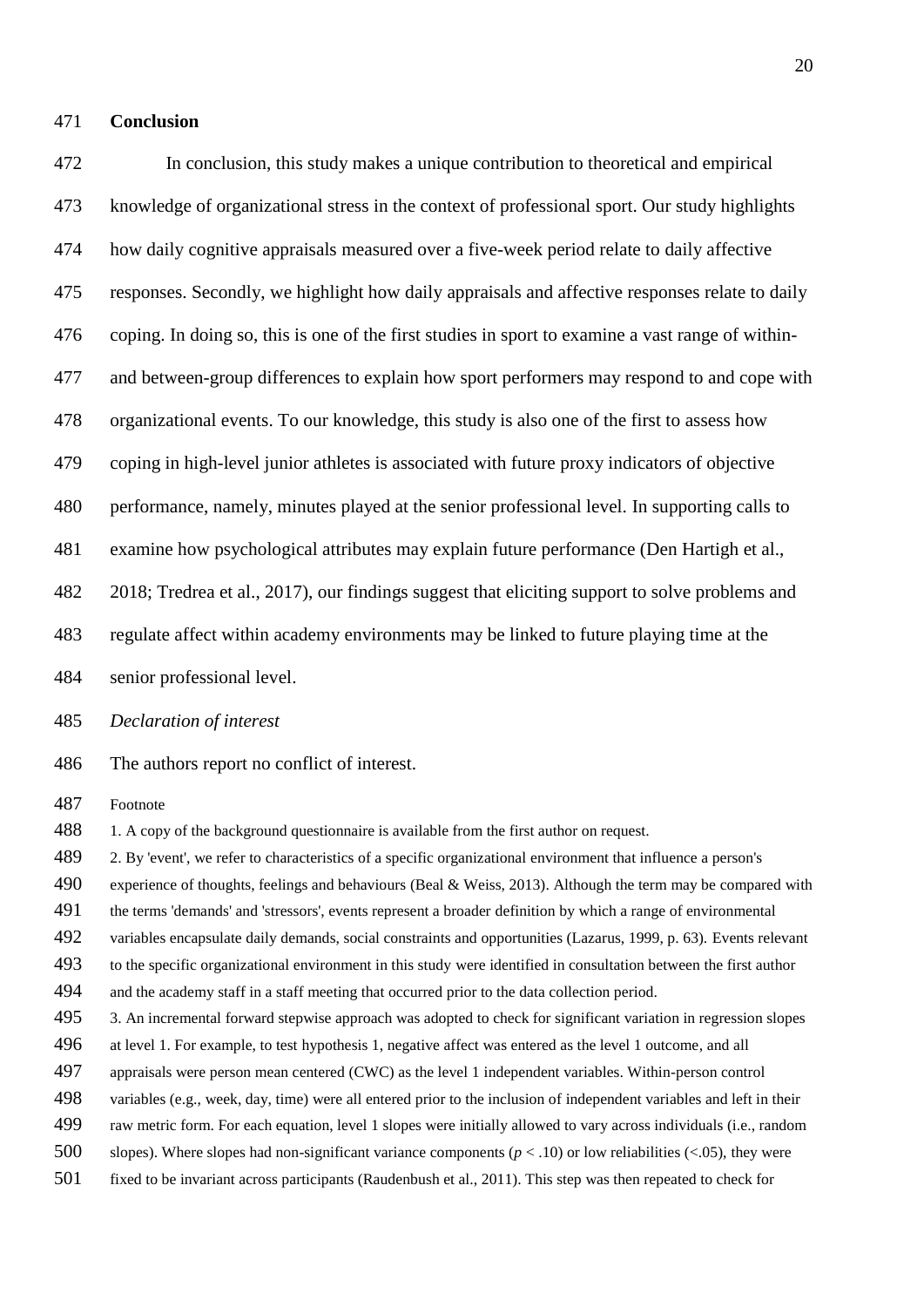- further invariance in slopes. This approach was continued until only random slopes were left to vary between
- participants in the equation at that step. Following this step, between-person control variables were entered
- incrementally at level 2: (a) person-averaged threat appraisals, (b) person-averaged challenge appraisals, (c)
- person-averaged harm appraisals, (d) person-averaged negative affect, (e) person-averaged positive affect, (f)
- neuroticism, (g) extraversion, (h) key decision makers, and (i) playing position. All control variables were grand
- mean centered at the overall mean of the participant sample to provide meaning to the intercept.
- 4. To check for the robustness of results, we examined each hypothesis by comparing two regression models.
- The first model (*n* = 39, *df* = 997) included level 2 control variables (i.e., averaged appraisals and affect,
- neuroticism and extraversion, key decision makers and playing position). In comparison, the second model (*n* =
- 28, *df* = 698) included level 1 control variables (i.e., week, day, time) in addition to the level 2 controls. In all
- cases, the hypotheses were supported. However, because some level 1 controls were significantly associated
- with affect and coping variables, it was decided to accept the hypotheses based on the findings presented from
- the second model.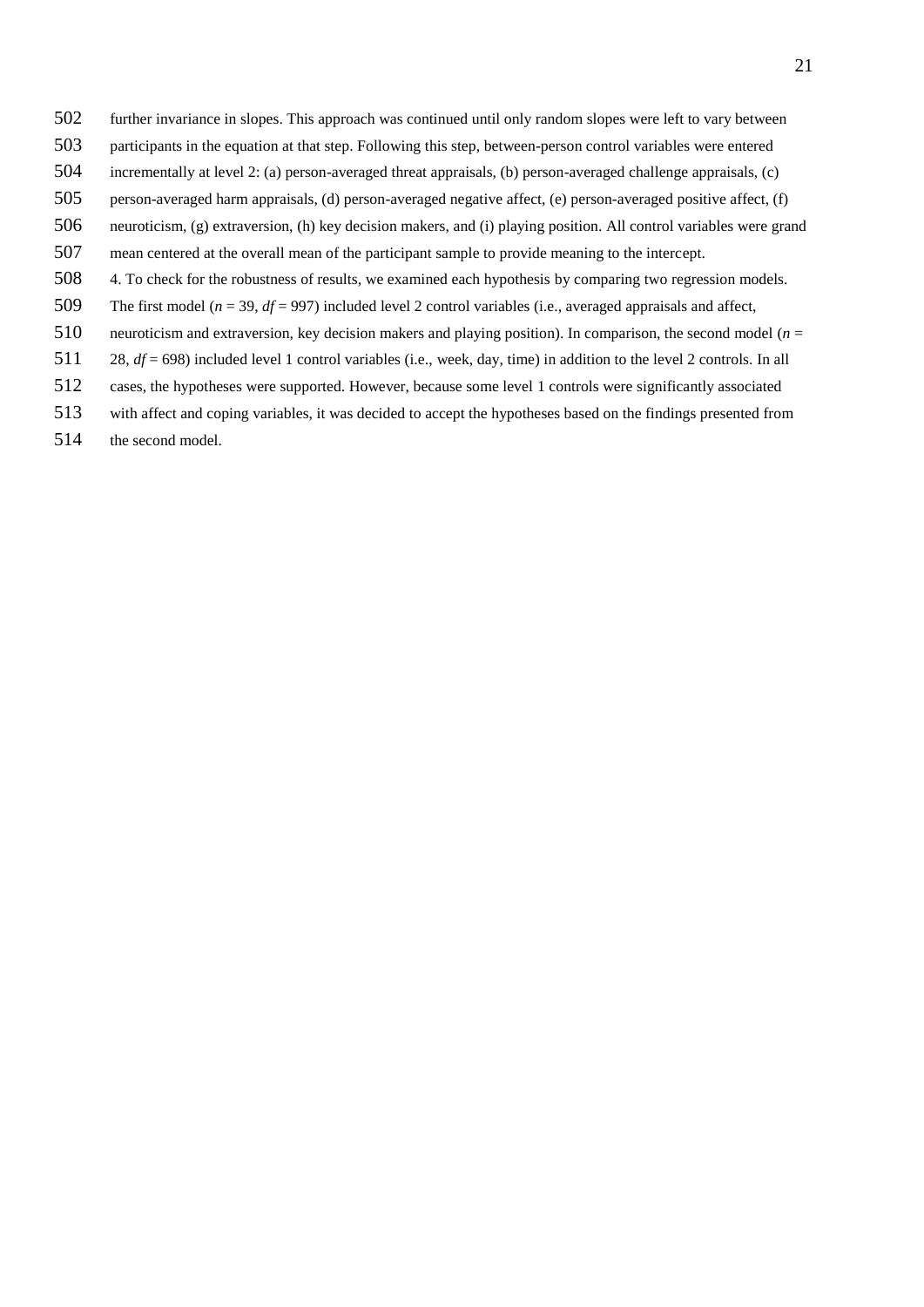#### References

- Allen, M. S., Greenlees, I., & Jones, M. (2011). An investigation of the five-factor model of personality and coping behaviour in sport. *Journal of Sports Sciences*, *29*, 841-850. doi: 10.1080/02640414.2011.565064
- Arnold, R., Edwards, T., & Rees, T. (2018). Organizational stressors, social support, and implications for subjective performance in high-level sport. *Psychology of Sport and Exercise*, *39*, 204-212. doi: 10.1016/j.psychsport.2018.08.010
- Arnold, R. S., & Fletcher, D. (2012). A research synthesis and taxonomic classification of the organizational stressors encountered by sport performers. *Journal of Sport and Exercise Psychology*, *34*, 397-429.
- Arnold, R., & Fletcher, D. (2015). Confirmatory factor analysis of the sport emotion questionnaire in organizational environments. *Journal of Sports Sciences*, *33*, 169-179. doi: 10.1080/02640414.2014955520
- Arnold, R., Fletcher, D., & Daniels, K. (2013). Development and validation of the Organizational Stressor Indicator for Sport Performers (OSI-SP). *Journal of Sport and Exercise Psychology*, *35*(2), 180-196.
- Arnold, R., Fletcher, D., & Daniels, K. (2016). Demographic differences in sport performers' experiences of organizational stressors. *Scandinavian Journal of Medicine and Science in Sports*, *26*, 348-358. doi: 10.1111/sms.12439
- Arnold, R., Fletcher, D., & Daniels, K. (2017). Organizational stressors, coping, and outcomes in competitive sport. *Journal of Sports Sciences*, *35*, 694-703.
- Baker, J. P., & Berenbaum, H. (2007). Emotional approach and problem-focused coping: A comparison of potentially adaptive strategies. *Cognition and Emotion*, *21*, 95-118. doi: 10.1080/02699930600562276
- Bartholomew, K. J., Arnold, R., Hampson, R. J., Fletcher, D. (2017). Organizational stressors and basic psychological needs: The mediating roles of athletes' appraisal mechanisms. *Scandinavian Journal of Medicine and Science in Sports*, 1-13, doi: 10.1111/sms.12851
- Beal, D. J., & Weiss, H. M. (2013). The episodic structure of life at work. In A. B. Bakker & K. Daniels (Eds.), *A day in the life of a happy worker* (pp. 8-24). Hove: Psychology Press.
- Beal, D. J., Weiss, H. M., Barros, E., & MacDermid, S. M. (2005). An episodic process model of affective influences on performance. *Journal of Applied Psychology*, *90*, 1054-1068. doi: 10.1037/0021-9010.90.6.1054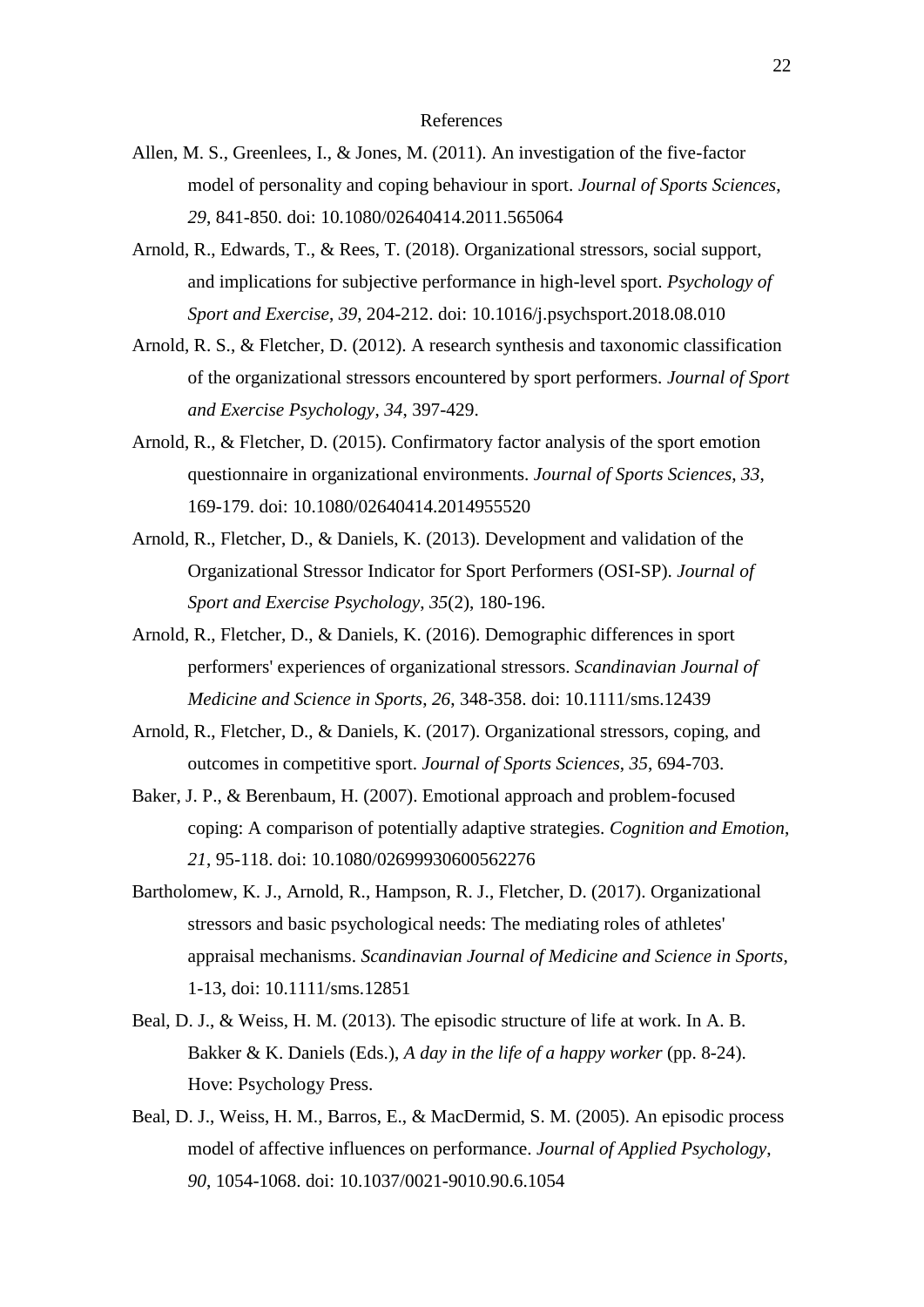- Bolger, N., Davis, A., & Rafaeli, E. (2003). Diary methods: Capturing life as it is lived. *Annual Review of Psychology*, *54*, 579-616.
- Britton, D. M., Kavanagh, E. J., & Polman, R. C. J. (2019). A path analysis of adolescent athletes' perceived stress reactivity, competition appraisals, emotions, coping, and performance satisfaction. *Frontiers in Psychology*, *10*: 1151. Doi: 10.3389/fpsyg.2019.01151
- Costa, P. T., Jr., & McCrae, R. R. (1992). *Revised NEO Personality Inventory (NEO-PI-R) and NEO Five-Factor Inventory (NEO-FFI) professional manual*. Odessa, FL: Psychological Assessment Resources.
- Daniels, K., Beesley, N., Cheyne, A., & Wismalasiri, V. (2008). Coping processes linking the demands-control-support model, affect and risky decisions at work. *Human Relations*, *61*, 845-874. doi: 10.1177/0018726708093543
- Daniels, K., Beesley, N., Wimalasiri, V., & Cheyne, A. (2013). Problem solving and well-being: Exploring the instrumental role of job control and social support. *Journal of Management*, *39*, 1016-1043. doi:10.1177/0149206311430262
- Daniels, K., Boocock, G., Glover, J., Hartley, R., & Holland, J. (2009). An experience sampling study of learning, affect, and the demands control support model. *Journal of Applied Psychology*, *94*, 1003-1017. doi: 10.1037/a0015517
- Daniels, K., Glover, J., & Mellor, N. (2014). An experience sampling study of expressing affect, daily affective well-being, relationship quality, and perceived performance. *Journal of Occupational and Organizational Psychology*, *87*, 781- 805. doi: 10.1111/joop.12074
- Den Hartigh, R. J. R., Niessen, A. S. M., Frencken, W. G. P., & Meijer, R. R. (2018). Selection procedures in sports: Improving predictions of athletes' future performance. *European Journal of Sport Science*, *18*, 1191-1198.
- Dias, C., Cruz, J. F., & Fonseca, A. M. (2012). The relationship between multidimensional competitive anxiety, cognitive threat appraisal, and coping strategies: A multi-sport study. *International Journal of Sport and Exercise Psychology*, *10*, 52-65. Doi: 10.1080/1612197X.2012.645131
- Didymus, F. F., & Fletcher, D. (2012). Getting to the heart of the matter: A diary study of swimmers' appraisals of organisational stressors. *Journal of Sports Sciences*, *30*(13), 1375-1385. doi: 10.1080/02640414.2012.709263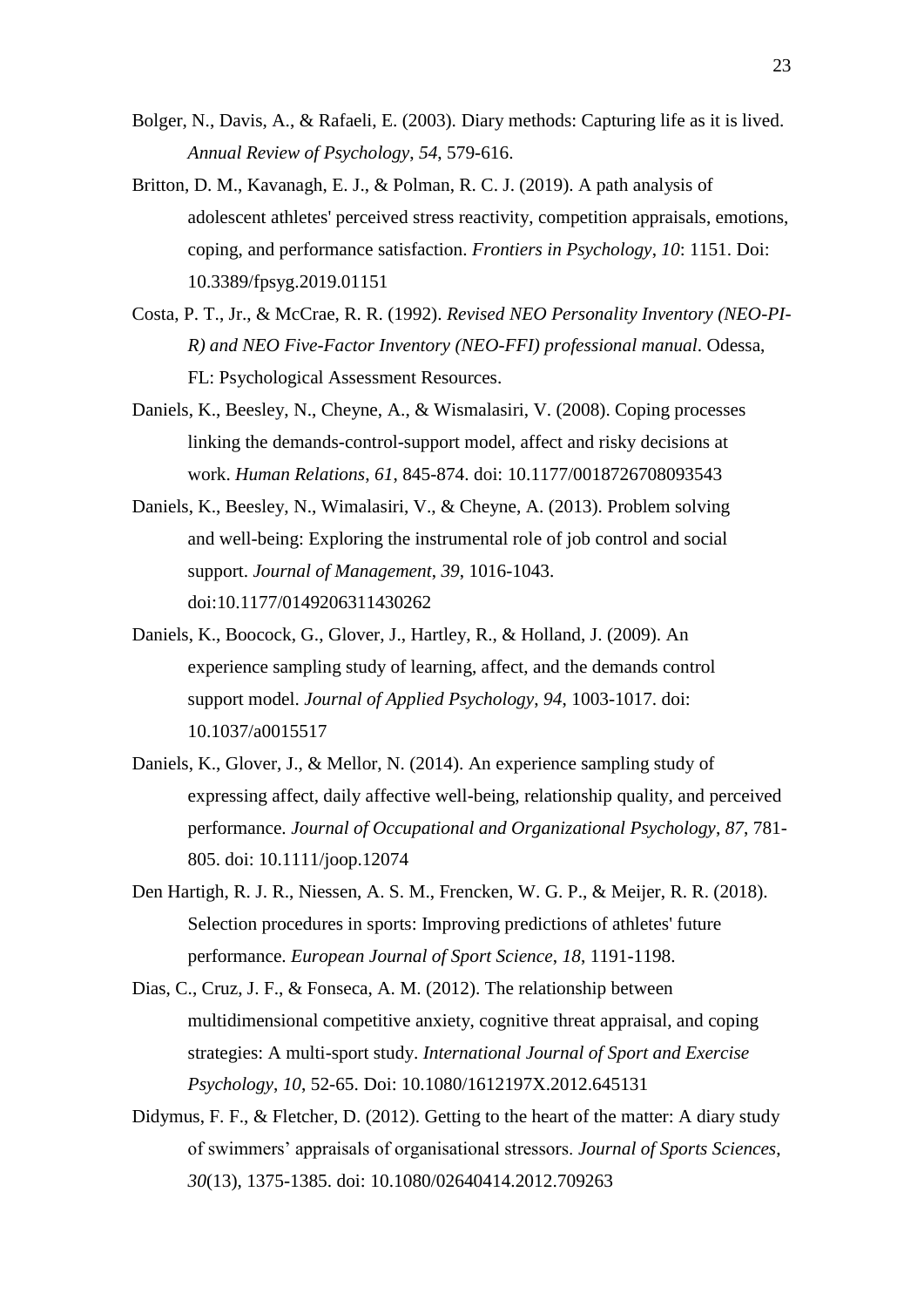- Didymus, F. F., & Fletcher, D. (2014). Swimmers' experiences of organizational stress: Exploring the role of cognitive appraisal and coping strategies. *Journal of Clinical Sport Psychology*, *8*, 159-183.
- Didymus, F. F., & Fletcher, D. (2017). Organizational stress in high-level field hockey: Examining the transactional pathways between stressors, appraisals, coping and performance satisfaction. *International Journal of Sports Science and Coaching*, *12*(2), 252-263. doi: 10.1177/1747954117694737
- Enders, C. K., & Tofighi, D. (2007). Centering predictor variables in cross-sectional multilevel models: A new look at an old issue. *Psychological Methods*, *12*, 121- 138. doi: 10.1037/1082-989X.12.2.121
- Field, A. (2013). *Discovering statistics using IBM SPSS statistics*. Thousand Oaks, CA: Sage.
- Fisher, C. D., & To, M. L. (2012). Using experience sampling methodology in organizational behaviour. *Journal of Organizational Behaviour*, *33*, 865-877.
- Fletcher, D., & Arnold, R. (2017). Stress in sport: The role of the organizational environment. In Wagstaff, C. R. D. (Ed.), *An organizational psychology of sport: Key issues and practical applications* (pp. 83-100). Abingdon: Routledge.
- Fletcher, D., Hanton, S., & Mellalieu, S. D. (2006). An organizational stress review: Conceptual and theoretical issues in competitive sport. In S. Hanton & S. D. Mellalieu (Eds.), *Literature reviews in sport psychology* (pp. 321-373). Hauppauge, NY: Nova Science.
- Folkman, S. (2008). The case for positive emotions in the stress process. *Anxiety, Stress, & Coping: An International Journal*, *21*, 3-14.
- Folkman, S., & Lazarus, R. S. (1980). An analysis of coping in a middle-aged community sample. *Journal of Health and Social Behavior*, *21*, 219-239.
- Fouad, N. A., & Bynner, J. (2008). Work transitions. *American Psychologist*, *63*, 241- 241. doi: 10.1037/003-066X.63.4.241
- Goldberg, L. R., Johnson, J. A., Eber, H. W., Hogan, R., Ashton, M. C., Cloninger, C. R., & Gough, H. C. (2006). The International Personality Item Pool and the future of public-domain personality measures. *Journal of Research in Personality*, *40*, 84-96. doi:10.1016/j.jrp.2005.08.007
- Hanton, S., Fletcher, D., & Wagstaff, C. R. D. (2012). Cognitive appraisals of stressors encountered in sport organizations. *International Journal of Sport and Exercise*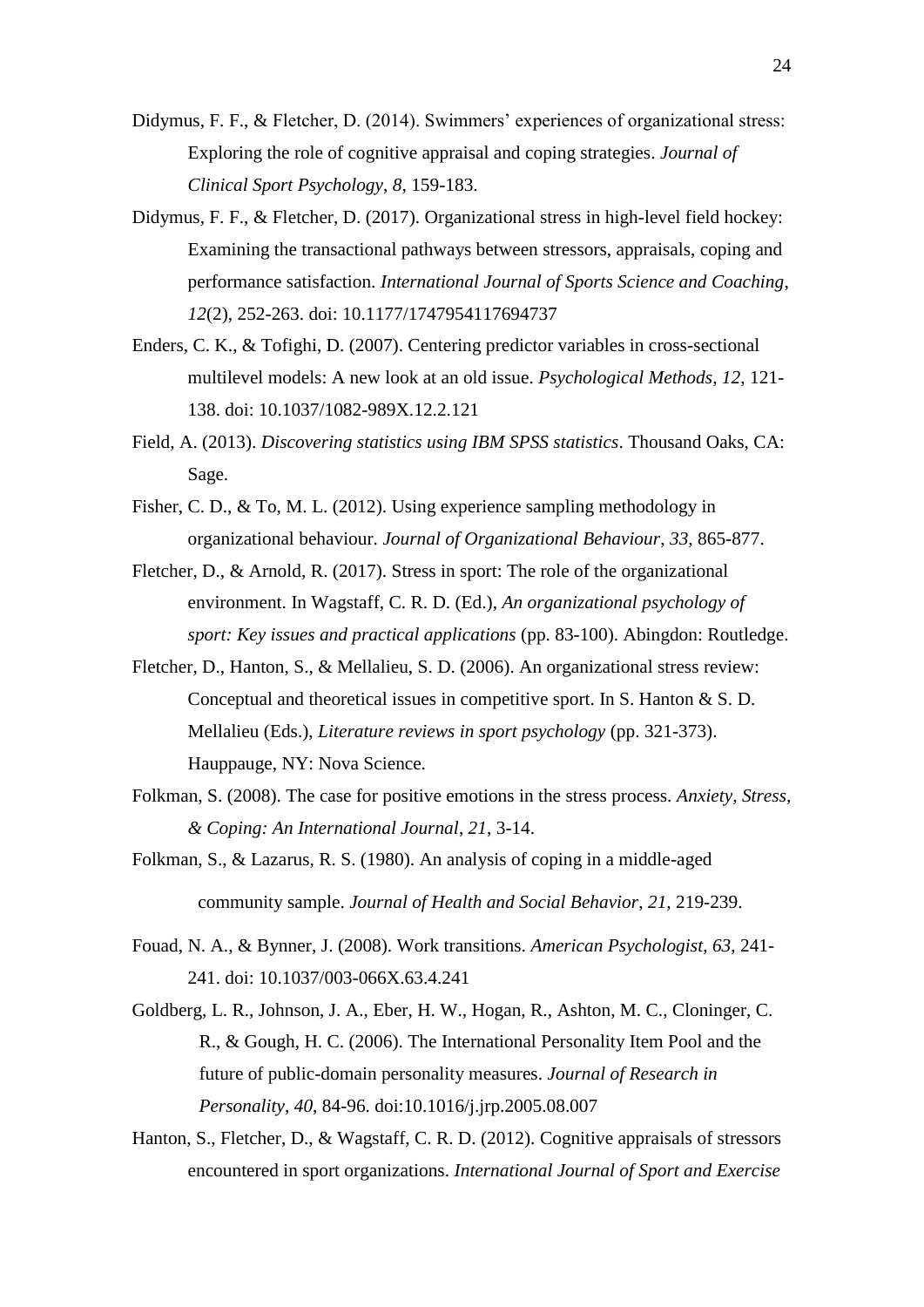*Psychology*, *10*(4), 276-289. doi: 10.1080/1612197X.2012.682376

- Hektner, J. M., Schmidt, J. A., & Csikszentmihalyi, M. (2007). *Experience sampling method: Measuring the quality of everyday life*. Thousand Oaks, CA: Sage.
- Hofmann, D. A., & Gavin, M. B. (1998). Centering decisions in hierarchical linear models: Implications for research in organizations. *Journal of Management*, *24*, 623-641.
- Karasek, R. A., & Theorell, T. (1990). *Healthy work: Stress, productivity and the reconstruction of working life.* New York, NY: Basic Books.
- Larner, R. J., Wagstaff, C. R. D., Thelwell, R. C., & Corbett, J. (2017). A multistudy examination of organizational stressors, emotional labor, burnout, and turnover in sport organizations. *Scandinavian Journal of Medicine & Science in Sports*, *27*, 2103-2115. doi: 10.1111/sms.12833
- Lazarus, R. S. (1991a). *Emotion and adaptation*. New York, NY: Oxford University Press.
- Lazarus, R. S. (1991b). Psychological stress in the workplace. In P. L. Perrewé (ed.), Handbook on Job Stress [special issue]. *Journal of Social Behaviour and Personality*, *6*, 1-13.
- Lazarus, R. S. (1999). *Stress and emotion: A new synthesis*. New York, NY: Springer.
- Lazarus, R. S., & Folkman, S. (1984). *Stress, appraisal and coping*. New York, NY: Springer.
- Martinent, G., & Ferrand, C. (2015). A field study of discrete emotions: Athletes' cognitive appraisals during competition. *Research Quarterly for Exercise and Sport*, *86*, 51-62. Doi: 10.1080/02701367.2014.975176
- Power, M., & Dalgleish, T. (2008). *Cognition and emotion: From order to disorder*. Hove, UK: Psychology Press.
- Quested, E., Bosch, J. A., Burns, V. E., Cumming, J., Ntoumanis, N., & Duda, J. L. (2011). Basic psychological need satisfaction, stress-related appraisals, and dancers' cortisol and anxiety responses. *Journal of Sport and Exercise Psychology*, *33*, 828-846.
- Raudenbush, S. W., Bryk, A. S., Cheong, A. S., Fai, Y. F., Congdon, R. T., & du Toit, M. (2011). *HLM 7: Hierarchical linear and nonlinear modeling.* Lincolnwood, IL: Scientific Software International.
- Rimé, B. (2009). Emotion elicits the social sharing of emotion: Theory and empirical review. *Emotion Review*, *1*, 60-85. doi: 10.1177/1754073908097189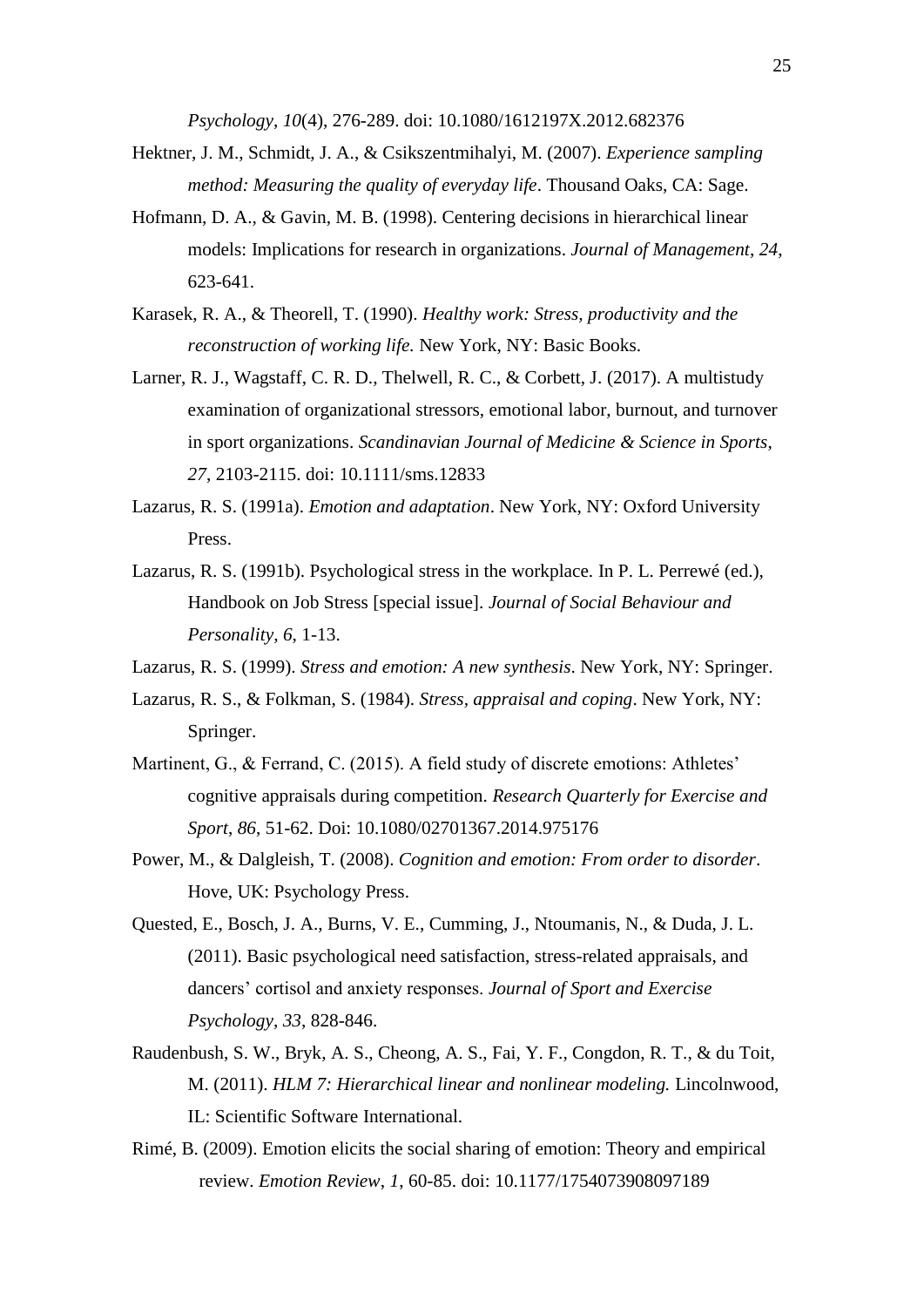- Roberts, G. A., Arnold, R., Turner, J. E., Colclough, M., & Bilzon, J. (2019). A longitudinal examination of military veterans' invictus games stress experiences. *Frontiers in Psychology*, *10*: 1934-. doi: 10.3389/fpsyg.2019.01934
- Rothwell, M., Rumbold, J. L., & Stone, J. A. (2019). Exploring British adolescent rugby league players' experiences of professional academies and dropout. *International Journal of Sport and Exercise Psychology*, doi: 10.1080/1612197X.2018.1549579
- Rumbold, J. L., Fletcher, D., & Daniels, K. (2012). A systematic review of stress management interventions with sport performers. *Sport, Exercise, & Performance Psychology*, *1*, 173-193. doi: 10.1037/a0026628
- Rumbold, J. L., Fletcher, D., & Daniels, K. (2018). Using a mixed method audit to inform organizational stress management interventions in sport. *Psychology of Sport and Exercise*, *35*, 27-38. doi: 10.1016/j.psychsport.2017.10.010
- Skinner, E. A., Edge, K., Altman, J., & Sherwood, H. (2003). Searching for the structure of coping: A review and critique of category systems for classifying ways of coping. *Psychological Bulletin*, *129*, 216-269.
- Tamminen, K. A., Sabiston, C. M., & Crocker, P. R. E. (2018). Perceived esteem support predicts competitive appraisals and performance satisfaction among varsity athletes: A test of organizational stressors as moderators. *Journal of Applied Sport Psychology*, doi: 10.1080/10413200.2018.1468363
- Tredrea, M., Dascombe, B., Sanctuary, C. E., & Scanlan, A. T. (2017). The role of anthropometric, performance and psychological attributes in predicting selection into an elite development programme in older adolescent rugby league players. *Journal of Sports Sciences*, *35*, 1897-1903. doi: 10.1080/02640414.2016.1241418
- Watson, D., & Clark, L. A. (1984). Negative affectivity: The disposition to experience negative affective states. *Psychological Bulletin*, *96*, 465-490.
- Whiting, S. W., & Maynes, T. D. (2016). Selecting team players: Considering the impact of contextual performance and workplace deviance on selection decisions in the national football league. *Journal of Applied Psychology*, *101*, 484-497. doi: 10.1037/ap10000067
- Yang, S., Harlow, L. I., Puggioni, G., & Redding, C. A. (2017). A comparison of different methods of zero-inflated data analysis and an application in health surveys. *Journal of Modern Applied Statistical Methods*, *16*(1), 518-543. doi: 10.22237/jmasm/1493598600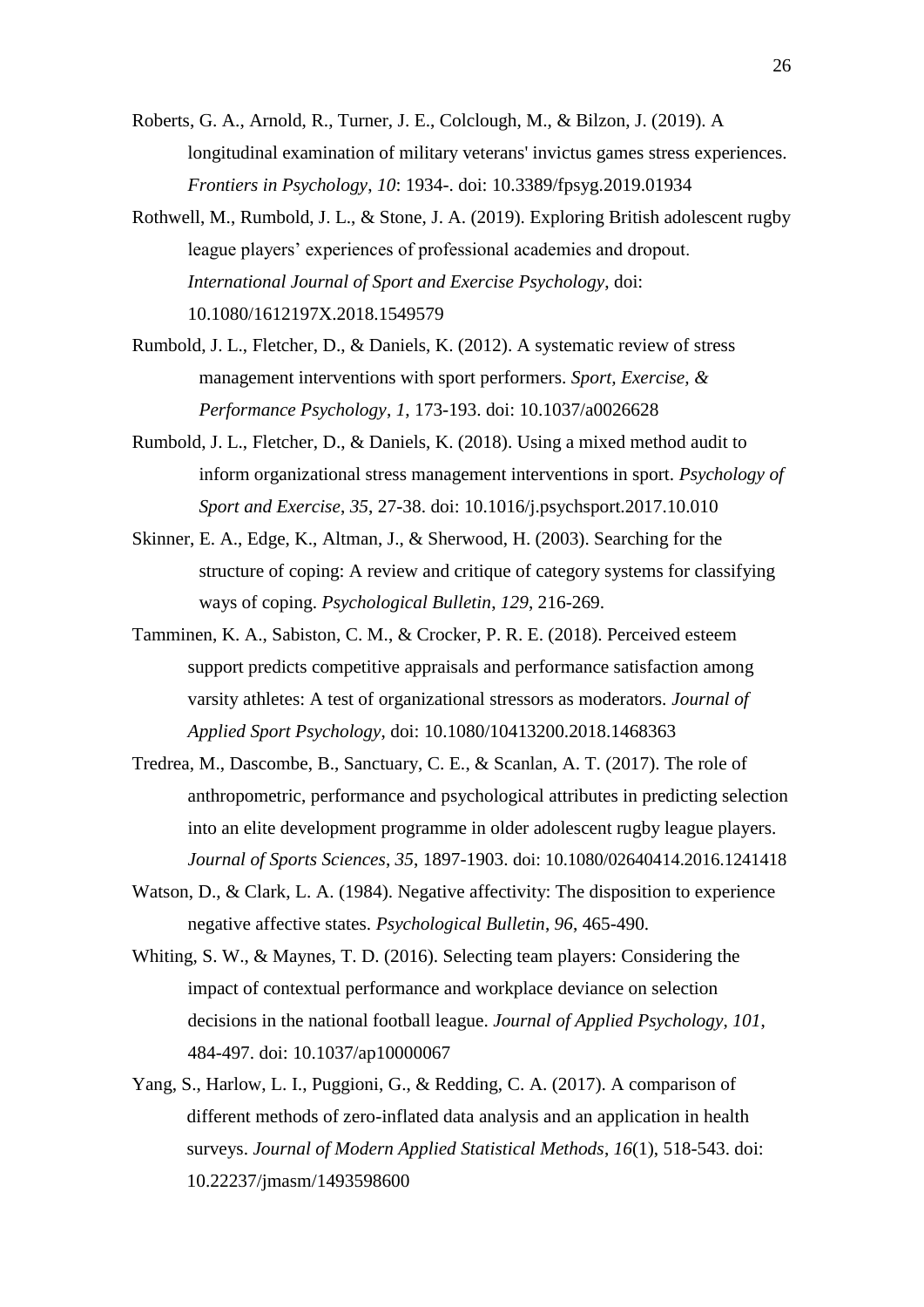|                         | M    | $\cal SD$ | $\alpha$                 | $\mathbf{1}$ | $\overline{2}$  | 3                        | $\overline{4}$           | 5                        | 6                        | $\tau$ | 8                             | 9      | 10     | 11      | 12     | 13     | 14 |
|-------------------------|------|-----------|--------------------------|--------------|-----------------|--------------------------|--------------------------|--------------------------|--------------------------|--------|-------------------------------|--------|--------|---------|--------|--------|----|
| 1. Threat appraisals    | 1.67 | 0.48      |                          |              | .04             | .42                      | .52                      | $-.11$                   | .27                      | .22    | .37                           | .28    |        |         |        |        |    |
| 2. Challenge appraisals | 3.19 | 0.88      | $\overline{\phantom{a}}$ | $-.02$       | $\qquad \qquad$ | $-.02$                   | .06                      | .34                      | .02                      | $-.03$ | $.08\,$                       | .04    |        |         |        |        |    |
| 3. Harm appraisals      | 1.52 | 0.49      | $\overline{\phantom{a}}$ | .55          | $-.16$          | $\overline{\phantom{m}}$ | .47                      | $-.18$                   | .32                      | .23    | .29                           | .22    |        |         |        |        |    |
| 4. NA                   | 1.72 | 0.48      | .71                      | .62          | $-.06$          | .57                      | $\overline{\phantom{0}}$ | $-.22$                   | .35                      | .24    | .36                           | .28    |        |         |        |        |    |
| 5. PA                   | 3.24 | 0.78      | $\overline{\phantom{a}}$ | $-16$        | .45             | $-.25$                   | $-.14$                   | $\overline{\phantom{m}}$ | $-.05$                   | .01    | $-.02$                        | .07    |        |         |        |        |    |
| 6. CHA-SP               | 1.49 | 0.66      | .76                      | .28          | .07             | .40                      | .31                      | $-.06$                   | $\overline{\phantom{m}}$ | .57    | .57                           | .45    |        |         |        |        |    |
| 7. DIS-SP               | 1.60 | 0.71      | .85                      | .20          | $.08\,$         | .29                      | .24                      | $.08\,$                  | .55                      |        | .40                           | .61    |        |         |        |        |    |
| 8. CHA-EA               | 1.75 | 0.67      | .64                      | .27          | .05             | .33                      | .29                      | .02                      | .62                      | .41    | $\overbrace{\phantom{aaaaa}}$ | .54    |        |         |        |        |    |
| 9. TAL-EA               | 1.94 | 0.76      | .78                      | .23          | .15             | .22                      | .30                      | .16                      | .40                      | .59    | .51                           |        |        |         |        |        |    |
| 10. Neuroticism         | 2.21 | 0.63      | .94                      | .22          | .02             | .19                      | .21                      | $-.15$                   | .13                      | $-.05$ | .14                           | $-00.$ |        |         |        |        |    |
| 11. Extraversion        | 3.08 | 0.81      | .96                      | .10          | .02             | .23                      | $.08\,$                  | $-00.$                   | .16                      | .11    | .15                           | .08    | .00.   |         |        |        |    |
| 12. KDM                 | 0.13 | 0.34      | $\overline{\phantom{a}}$ | $-.05$       | .00.            | $-.06$                   | $-.01$                   | .32                      | .03                      | .23    | .14                           | .20    | .00.   | $-.09$  |        |        |    |
| 13. Playing position    | 0.56 | 0.50      | $\overline{\phantom{a}}$ | .17          | $-.15$          | .40                      | $.17$                    | $-.27$                   | $.17$                    | .11    | .21                           | .17    | .00.   | $.18\,$ | $-.13$ |        |    |
| 14. Playing Time        | 0.51 | 0.51      | $\overline{\phantom{a}}$ | .06          | $-.11$          | $-.01$                   | $-.04$                   | $-.02$                   | .14                      | .21    | .14                           | .09    | $-.04$ | .05     | .22    | $-.03$ |    |

Table 1. Means, Standard Deviations, Internal Consistencies, and Correlations

*Note*.  $N = 39$ ; *N* of observations = 997. NA = negative affect; PA = positive affect; CHA-SP = executing control to solve problems; DIS-SP = eliciting support to solve problems; CHA-EA = executing control to express affect; TAL-EA = eliciting support to express affect; KDM = key decision makers. Correlations aggregated for the experience sampling methodology (ESM) and control variable data are shown below the main diagonal. Correlations for the experience sampling method (ESM) are above the main diagonal.  $r > 1.23$ ,  $p < 0.05$ ,  $r > 1.30$ ,  $p \le 0.01$ . Significance tests (2-tailed) are not shown for ESM data because of non-independence of observations.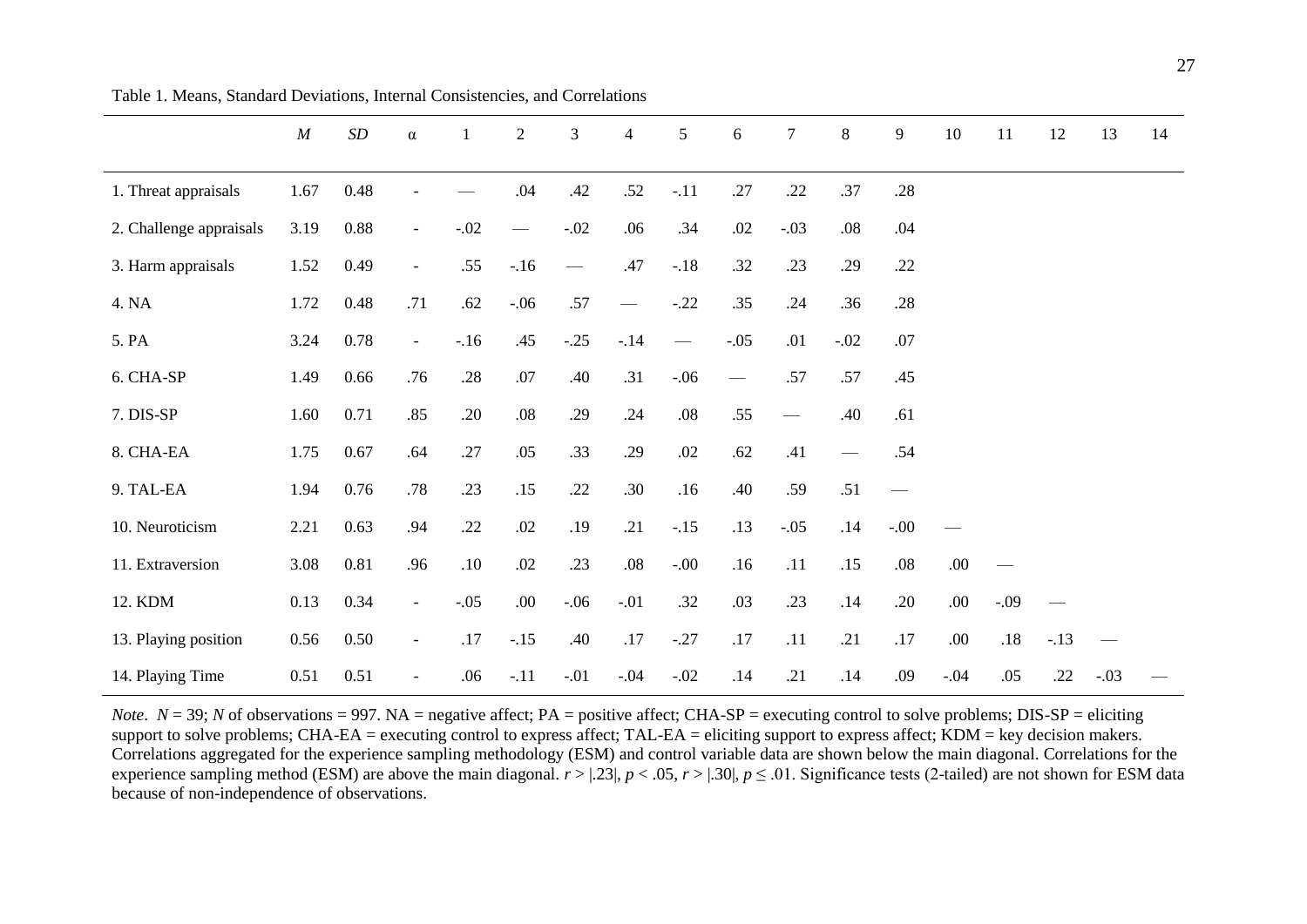|                                            | NA                       |                  | PA       |                          | CHA-SP           |                  | DIS-SP   |                | <b>CHA-EA</b>    |           | <b>TAL-EA</b>    |                  |
|--------------------------------------------|--------------------------|------------------|----------|--------------------------|------------------|------------------|----------|----------------|------------------|-----------|------------------|------------------|
|                                            | $\boldsymbol{B}$         | $\boldsymbol{t}$ | $\cal B$ | $\boldsymbol{t}$         | $\boldsymbol{B}$ | $\boldsymbol{t}$ | $\cal B$ | $\mathfrak{t}$ | $\boldsymbol{B}$ | $\bar{t}$ | $\boldsymbol{B}$ | $\boldsymbol{t}$ |
| Threat appraisals                          | 0.22                     | $6.13***$        | $-0.11$  | $-0.73$                  | 0.04             | 1.74             | 0.06     | $2.24*$        | 0.14             | $3.31**$  | 0.08             | 1.81             |
| Challenge appraisals                       | 0.03                     | 1.09             | 0.15     | $3.09**$                 | $-0.03$          | $-1.82$          | $-0.06$  | $-2.37*$       | 0.03             | 1.03      | $-0.06$          | $-2.64**$        |
| Harm appraisals                            | 0.25                     | 4.73***          | $-0.10$  | $-1.94*$                 | 0.03             | 0.72             | 0.09     | 1.63           | 0.02             | 0.52      | 0.10             | 1.83             |
| NA                                         | $\overline{\phantom{a}}$ |                  |          |                          | 0.22             | 3.90***          | 0.09     | $2.54**$       | 0.20             | 3.93***   | 0.15             | $3.27***$        |
| PA                                         |                          |                  |          |                          | 0.03             | 1.75             | 0.03     | 1.59           | 0.03             | 1.39      | 0.06             | $2.36*$          |
| <sup>c</sup> Threat appraisals averaged    | 0.54                     | $3.47**$         | $-0.54$  | $-1.30$                  | $-0.18$          | $-0.50$          | $-0.28$  | $-0.56$        | 0.55             | 1.43      | 0.26             | 0.48             |
| <sup>c</sup> Challenge appraisals averaged | 0.03                     | 0.72             | 0.65     | 5.81***                  | 0.12             | 1.05             | 0.27     | 1.69           | 0.10             | 0.80      | 0.23             | 1.37             |
| <sup>c</sup> Harm appraisals averaged      | 0.38                     | $2.13*$          | 0.33     | 0.69                     | 0.73             | 1.93             | 0.64     | 1.29           | 0.34             | 0.85      | 0.03             | 0.05             |
| <sup>c</sup> NA averaged                   |                          |                  |          | $\overline{\phantom{a}}$ | $-0.06$          | $-0.14$          | $-0.02$  | $-0.04$        | $-0.25$          | $-0.59$   | 0.08             | 0.14             |
| <sup>c</sup> PA averaged                   |                          |                  |          |                          | $-0.00$          | $-0.02$          | $-0.02$  | $-0.10$        | 0.01             | 0.04      | $-0.08$          | $-0.39$          |
| <sup>c</sup> Neuroticism                   | 0.31                     | $2.77**$         | $-0.05$  | $-0.17$                  | 0.18             | 0.78             | 0.10     | 0.32           | 0.31             | 1.24      | 0.17             | 0.50             |
| <sup>c</sup> Extraversion                  | $-0.12$                  | $-1.30$          | 0.00     | 0.01                     | $-0.00$          | $-0.01$          | 0.01     | 0.02           | $-0.01$          | $-0.08$   | $-0.12$          | $-0.46$          |
| <sup>c</sup> Key decision makers           | 0.13                     | 1.29             | 0.59     | $2.15*$                  | 0.18             | 0.81             | 0.93     | $3.13**$       | 0.45             | 1.95      | 1.24             | 3.89***          |
| <sup>c</sup> Playing position              | 0.03                     | 0.32             | $-0.34$  | $-1.48$                  | 0.00             | 0.03             | $-0.10$  | $-0.45$        | 0.32             | 1.84      | 0.39             | 1.62             |
| $\degree$ Week 1                           | 0.16                     | 1.97*            | 0.40     | $2.92**$                 | 0.01             | 0.10             | $-0.09$  | $-1.18$        | 0.03             | 0.39      | $-0.04$          | $-0.40$          |
| $\cdot$ Week 2                             | 0.06                     | 0.67             | 0.28     | $1.93*$                  | 0.05             | 0.70             | 0.02     | 0.29           | 0.05             | 0.61      | $-0.04$          | $-0.35$          |
| ° Week 3                                   | 0.10                     | 1.18             | 0.38     | $2.63**$                 | $-0.02$          | $-0.28$          | $-0.01$  | $-0.18$        | $-0.01$          | $-0.10$   | $-0.00$          | $-0.00$          |
| $\degree$ Week 4                           | 0.04                     | 0.53             | 0.29     | $2.06*$                  | 0.12             | 1.84             | 0.04     | 0.55           | $-0.06$          | $-0.70$   | 0.06             | 0.58             |
| $\degree$ Week 5                           | 0.09                     | 1.08             | 0.31     | $2.15*$                  | 0.08             | 1.13             | 0.05     | 0.57           | $-0.02$          | $-0.21$   | 0.02             | 0.16             |
| $\degree$ Monday                           | $-0.39$                  | $-0.68$          | 1.67     | 1.62                     | 0.05             | 0.10             | 0.26     | 0.45           | 0.11             | 0.18      | 0.22             | 0.29             |
| <sup>c</sup> Tuesday                       | $-0.51$                  | $-0.89$          | 1.50     | 1.46                     | 0.03             | 0.06             | 0.24     | 0.42           | 0.05             | 0.08      | 0.16             | 0.22             |

Table 2. Multilevel Regressions of Appraisals, Affective Responses and Coping